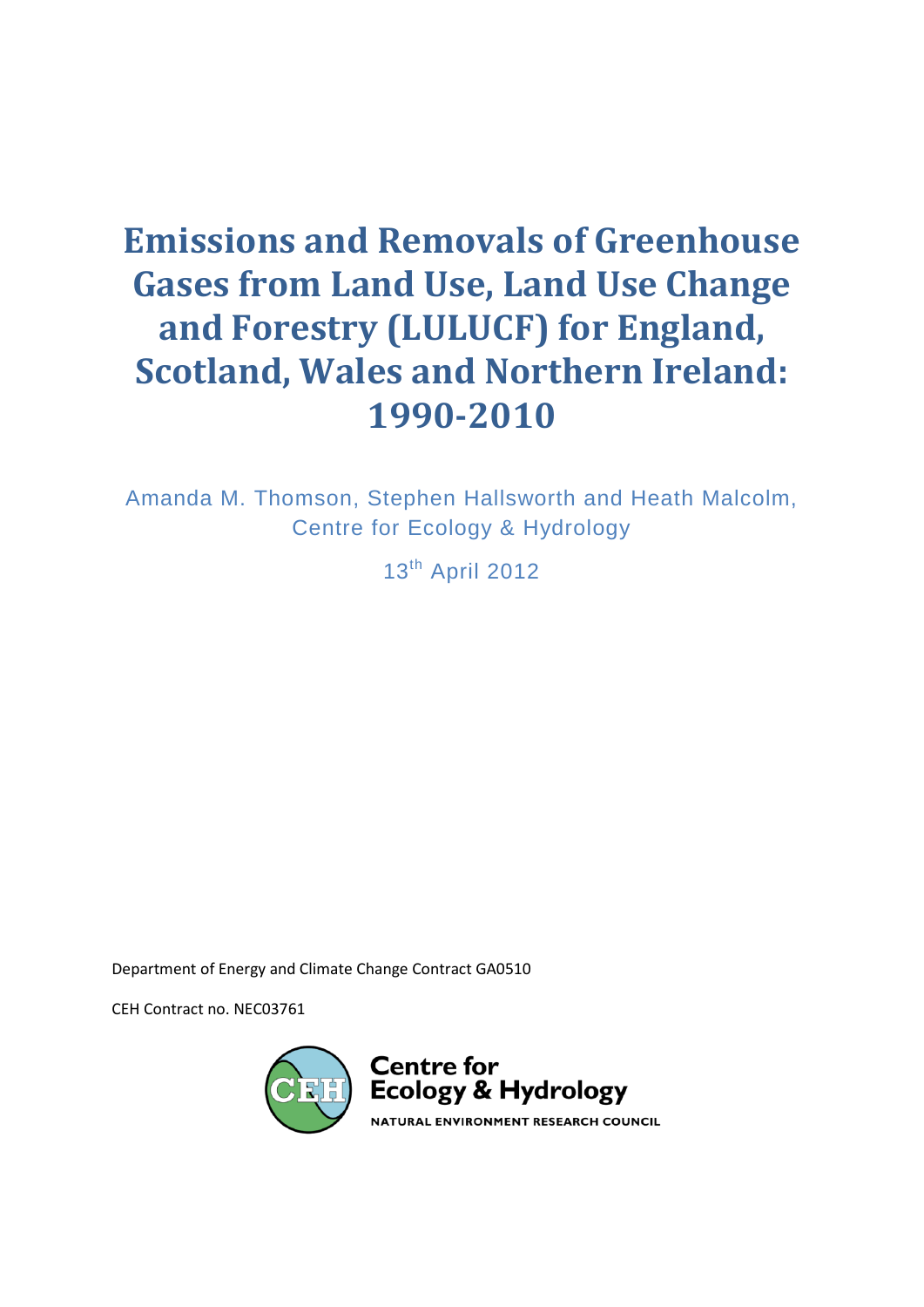## **Contacts**

This work forms part of the Climate and Energy: Science and Analysis Research Programme of the Department for Energy and Climate Change. The land use, land use change and forestry (LULUCF) estimates are provided by the Centre for Ecology & Hydrology (CEH) Edinburgh (Contract GA0510).

Technical enquiries on land use, land use change and forestry should be addressed to Dr. Amanda Thomson or Heath Malcolm, Centre for Ecology & Hydrology (Edinburgh), Bush Estate, Penicuik, EH26 0QB, UK.

Tel: +44 (0) 131 445 8583, E-mail: [lulucf@ceh.ac.uk](mailto:lulucf@ceh.ac.uk)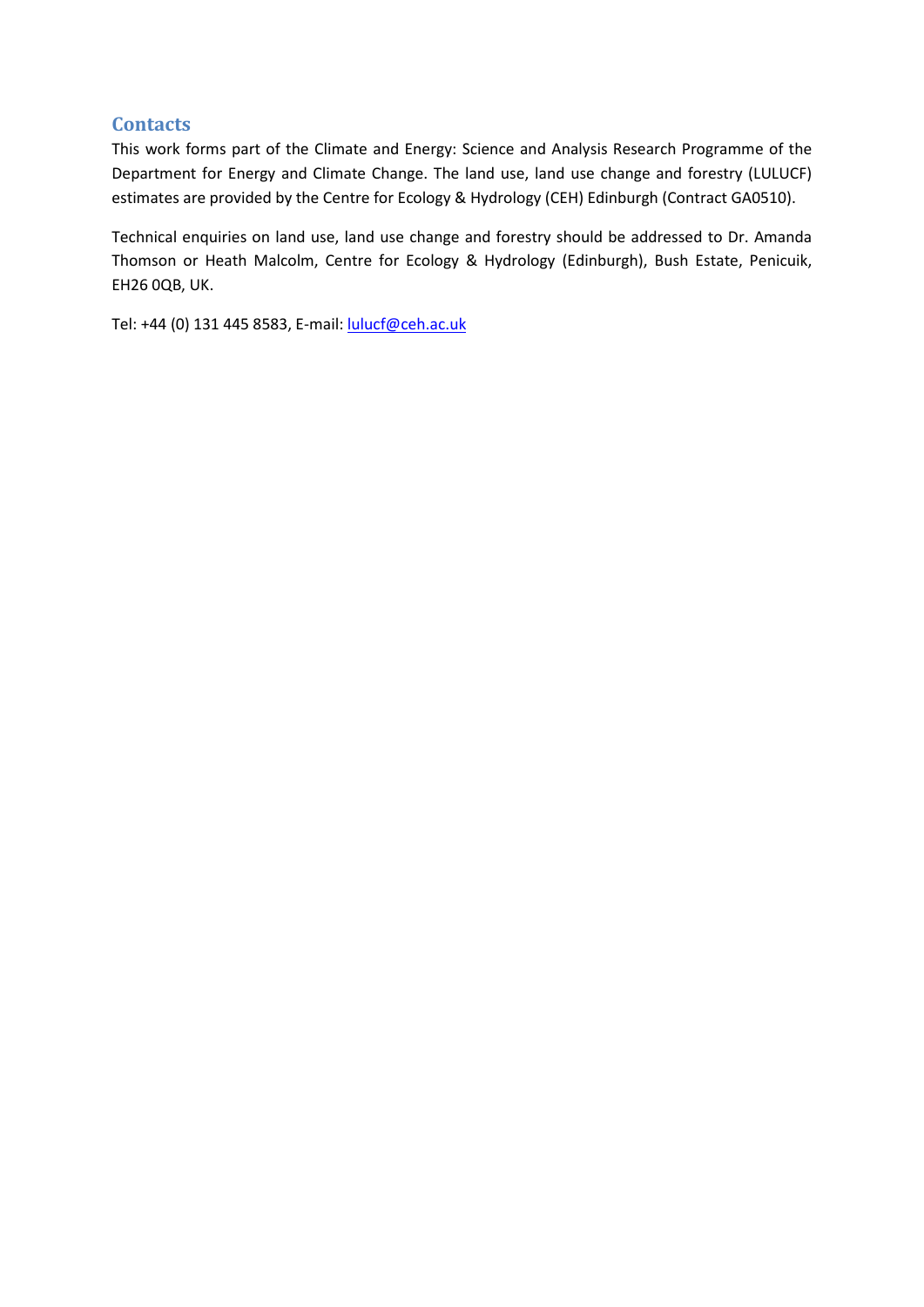#### **Executive Summary**

This report presents a summary of the net emissions and removals of greenhouse gases for 1990- 2010 by the Land Use, Land Use Change and Forestry sector for each of the Devolved Administrations (England, Scotland, Wales and Northern Ireland). Supporting data is available at [http://naei.defra.gov.uk/report\\_link.php?report\\_id=692.](http://naei.defra.gov.uk/report_link.php?report_id=692) A full report for the UK is available in the 1990-2010 UK Greenhouse Gas Inventory Report, available on the National Atmospheric Emissions Inventory website [http://naei.defra.gov.uk/.](http://naei.defra.gov.uk/)

The LULUCF sector in England was a net source of GHG emissions in 2010 (1.642 Mt CO<sub>2</sub>e). The size of this source has diminished since 1990.

The LULUCF sector in Scotland was a net sink of GHG emissions in 2010 (-5.459 Mt CO<sub>2</sub>e). This sink increased steadily from 1990 to 2009 but shrank slightly in 2010.

The LULUCF sector in Wales was a small net sink of GHG emissions in 2010 (-0.042 Mt  $CO<sub>2</sub>e$ ). Net emissions/removals have fluctuated between source and sink since 1990.

The LULUCF sector in Northern Ireland was a small net source in 2010 (0.105 Mt CO<sub>2</sub>e) but was a small sink between 1990 and 2005.

Small changes between this and the 1990-2009 inventory are due to the inclusion of new activity data and some minor revisions in methods.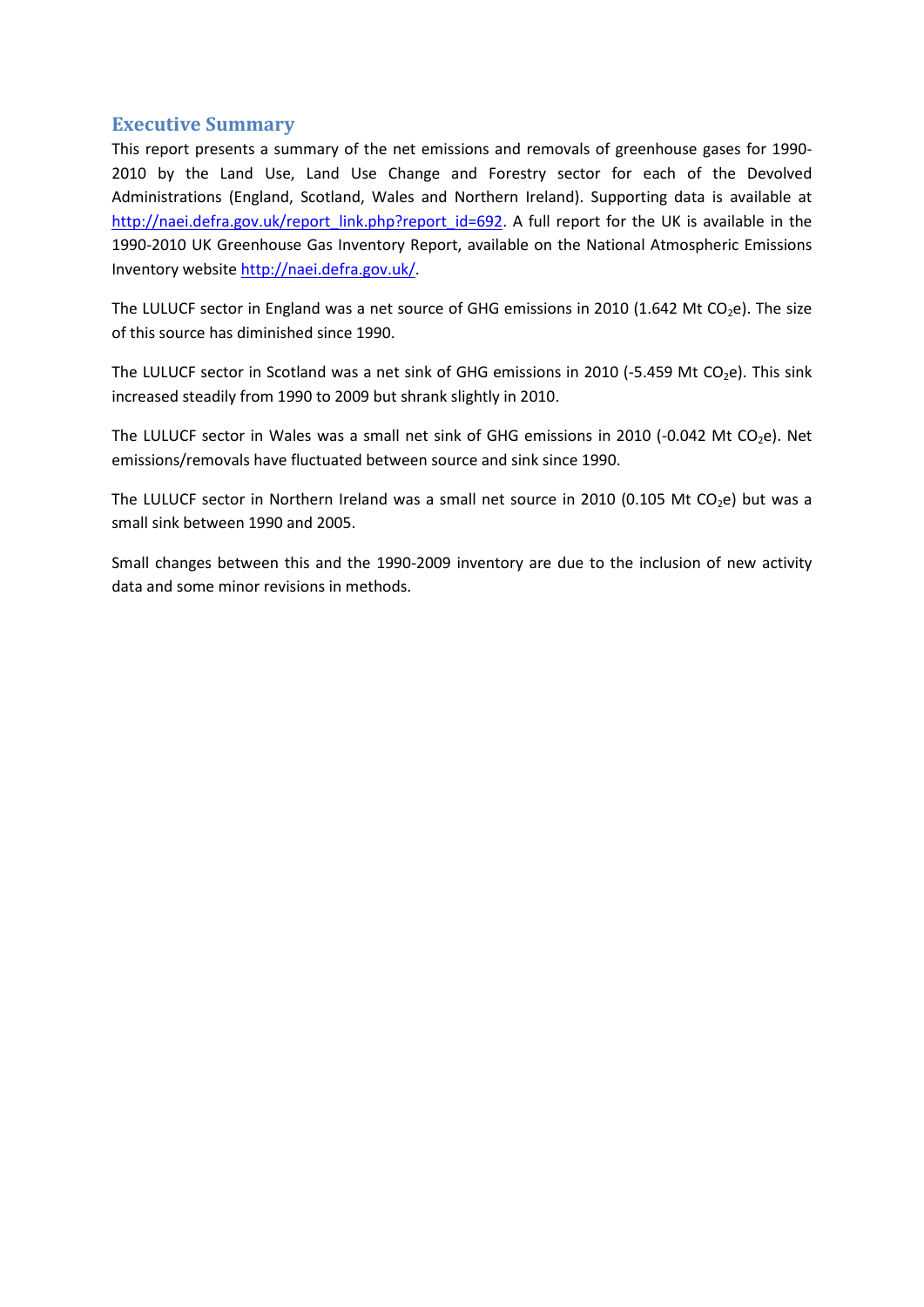#### **Introduction**

The Land Use, Land Use Change and Forestry (LULUCF) sector includes carbon stock changes, emissions of greenhouse gases (carbon dioxide (CO<sub>2</sub>), methane (CH<sub>4</sub>) and nitrous oxide (N<sub>2</sub>O)) by sources and removals of  $CO<sub>2</sub>$  by sinks from land use, land use change and forestry activities. Removals of  $CO<sub>2</sub>$  are conventionally presented as negative quantities. Total greenhouse gas emissions are described as carbon dioxide equivalents ( $CO<sub>2</sub>e$ ), using Global Warming Potentials (GWP) of 21 for CH<sub>4</sub> and 310 for N<sub>2</sub>O (as used in the inventories submitted to the UNFCCC).

Detailed information on the data and methods used in the LULUCF inventory is available in the 1990- 2010 UK Greenhouse Gas Inventory Report, available on the National Atmospheric Emissions Inventory website [http://naei.defra.gov.uk/.](http://naei.defra.gov.uk/) Chapter 7 and Annex 3.7 contain information on the LULUCF sector, and Chapter 11 contains additional information on the reporting of LULUCF activities for the Kyoto Protocol. Additional information on LULUCF and KP-LULUCF inventory reporting has been made available at [http://ecosystemghg.ceh.ac.uk/.](http://ecosystemghg.ceh.ac.uk/)

The current LULUCF inventory methods use a combination of top-down and bottom-up approaches, based on activity data for each of the Devolved Administrations and the UK as a whole. As a result of this approach, estimates of emissions and removals from LULUCF activities are automatically produced at the DA and UK scale.

Net emissions and removals in greenhouse gases are summarised for each country and the reasons for differences from the previous inventory are provided. Summary tables for 1990, 1995, 2009 and 2010 are given in for each country in Appendix 1, and for LULUCF emissions/removals under the Kyoto Protocol in Appendix 2. A full set of GHG emissions/removals and areas of land use change for each country are published with this report at

[http://naei.defra.gov.uk/report\\_link.php?report\\_id=692.](http://naei.defra.gov.uk/report_link.php?report_id=692)

#### **The 1990-2010 LULUCF sector inventory**

There was internal restructuring of the Cropland, Grassland and Settlements categories in the 1990- 2010 inventory so that the IPCC-default 20 year transition period is now used for land use change (before reporting in the Land remaining Land sub-categories). Therefore the time series of emissions has changed within sub-categories (e.g. 5B.1 Land converted to Cropland and 5B.2 Cropland remaining Cropland) but overall emissions from each land category (e.g. 5B Cropland) have not changed.

There are small differences in net emissions from the 2009 inventory due to the inclusion of new activity data and other minor revisions. These are described separately for each country.

There are some discrepancies in the areas of Cropland and Grassland produced by the land use matrix method and those reported in the annual agricultural surveys. These are thought to arise because some cropland (and pasture grassland) is in multi-year rotations and these areas have therefore undergone multiple land use transitions between 1950 and the current inventory year (with the area changes being cumulatively reported under Cropland). The soil carbon fluxes from cropland-grassland and grassland-cropland transitions will balance out at the sector level. However, the restructured area data indicates that the majority of cropland in Scotland, Wales and Northern Ireland is under rotational management and therefore the accumulated area of land use change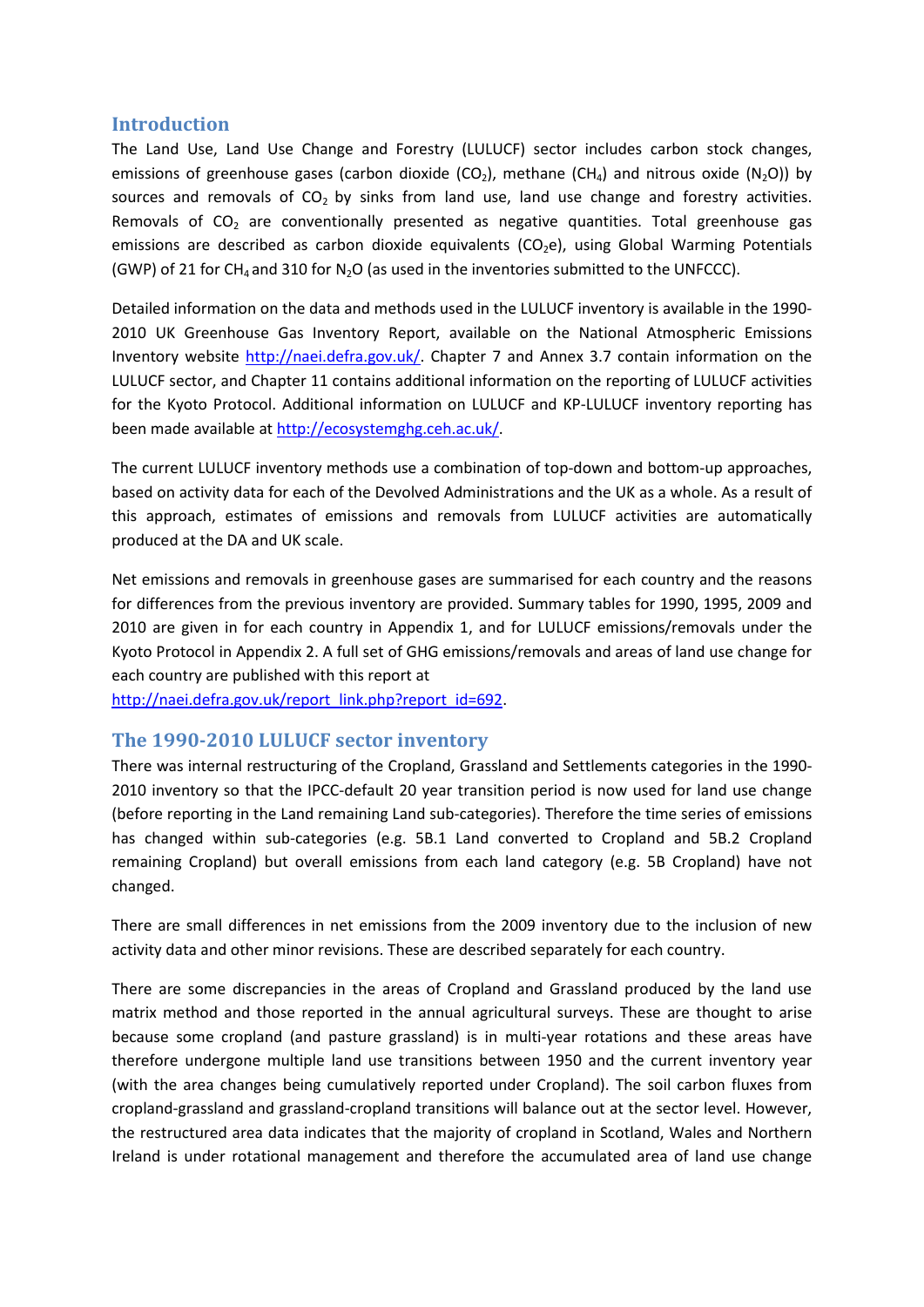exceeds the area of cropland reported in national statistics. Work will be undertaken before the next inventory submission to resolve this issue.

Other planned improvements are discussed in the UK greenhouse Gas Inventory Report. A new three-year inventory development programme for the LULUCF sector will commence in the summer of 2012.

## **LULUCF Emissions and Removals in England**

England is a net source of greenhouse gases from LULUCF activities although the size of this source has diminished by 73% between 1990 and 2010 from 5.980 to 1.642 Mt CO<sub>2</sub>e. Net emissions of CO<sub>2</sub> from the Cropland and Settlement categories are diminishing over time, while net removals from the Grassland category are increasing [\(Figure 1\)](#page-4-0). Net removals from the Forest Land category increased to 2004 but are now diminishing. The Wetlands and Harvested Wood Products categories make small contributions to the total.

Net greenhouse gas emissions in the 1990-2009 inventory were 1% lower in 1990 at 5.932 Mt CO<sub>2</sub>e and 11% higher in 2009 at 1.710 Mt  $CO<sub>2</sub>e$  compared with the 1990-2010 inventory [\(Figure 2\)](#page-5-0). These differences were due to improvements in activity data [\(Table 1\)](#page-5-1).



<span id="page-4-0"></span>Figure 1: Net CO<sub>2</sub> emissions and removals by category for the LULUCF sector in England 1990-2010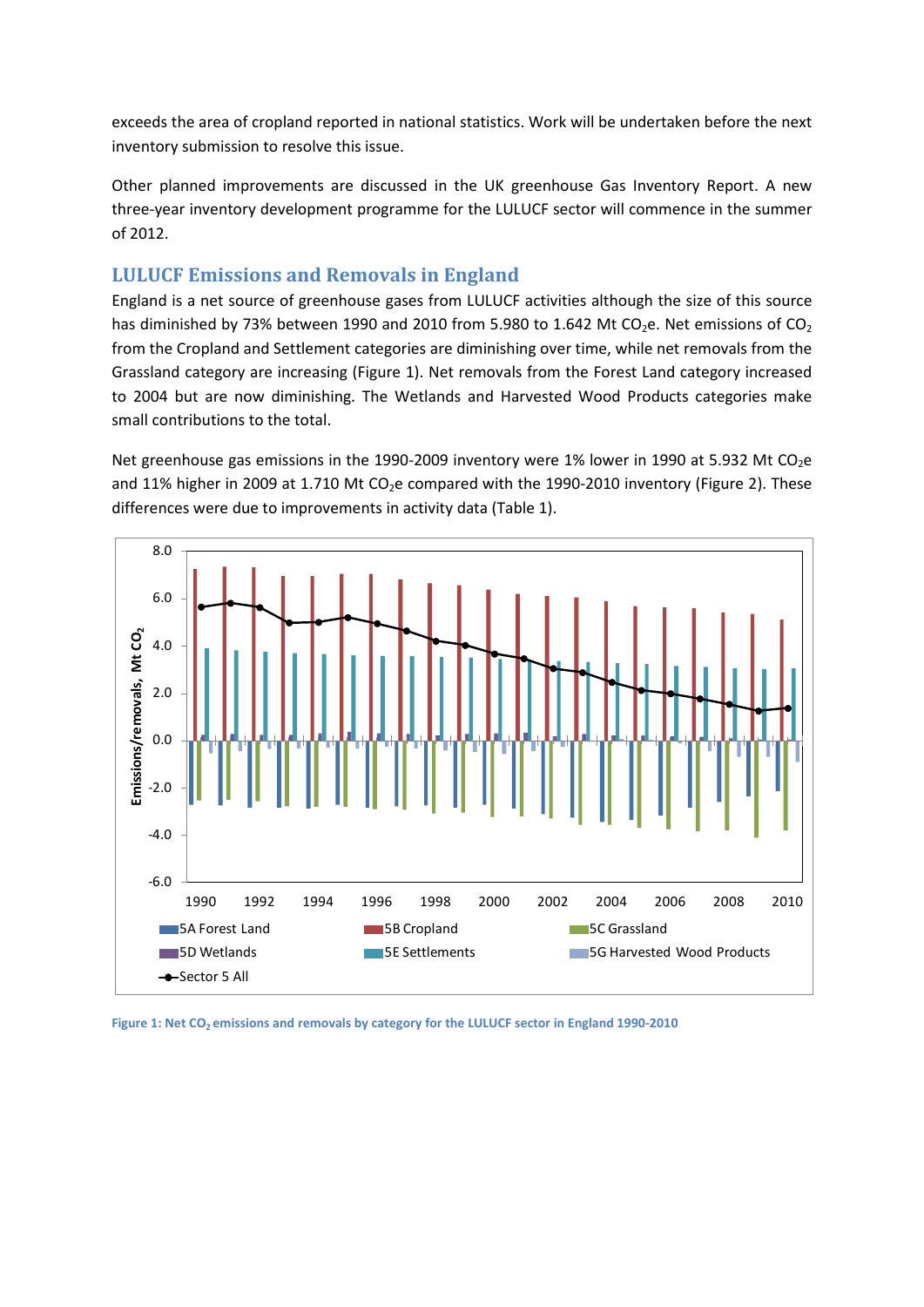

#### <span id="page-5-0"></span>Figure 2: Changes in net CO<sub>2</sub> emissions/removals 1990-2009 between the 2009 and 2010 inventories for England

| <b>IPCC Sector</b>    | Method and data revisions                  | Difference between 2010 and |                                     |
|-----------------------|--------------------------------------------|-----------------------------|-------------------------------------|
|                       |                                            |                             | 2009 inventory estimates, kt $CO2e$ |
|                       |                                            | 1990                        | 2009                                |
| 5A Forest Land        | Minor adjustments taking account of        | 0.00                        | 0.56                                |
|                       | deforestation losses                       |                             |                                     |
| 5B Cropland           | Adjustment of GB liming emissions due to   | 29.67                       | 14.09                               |
|                       | increased precision in agricultural data   |                             |                                     |
|                       | and new data source for Northern           |                             |                                     |
|                       | Ireland. Minor adjustments for updated     |                             |                                     |
|                       | activity data for Forest Land converted to |                             |                                     |
|                       | Cropland.                                  |                             |                                     |
| 5C Grassland          | Adjustment of GB liming emissions due to   | 6.62                        | $-258.91$                           |
|                       | increased precision in agricultural data   |                             |                                     |
|                       | and new data source for Northern           |                             |                                     |
|                       | Ireland. New activity data for Forest Land |                             |                                     |
|                       | converted to Grassland.                    |                             |                                     |
| 5D Wetlands           | Inclusion of additional peat extraction    | 34.42                       | $-92.78$                            |
|                       | sites. Updated activity data for           |                             |                                     |
|                       | horticultural peat sales (2009).           |                             |                                     |
| <b>5E Settlements</b> | Revised activity data for Forest Land      | $-21.16$                    | 19.38                               |
|                       | converted to Settlements                   |                             |                                     |
| 5G Harvested          | Revised deforestation activity data        | $-1.34$                     | 135.72                              |
| <b>Wood Products</b>  | affected the pool of harvested wood        |                             |                                     |
|                       | products.                                  |                             |                                     |

#### <span id="page-5-1"></span>**Table 1: Reasons for changes- England**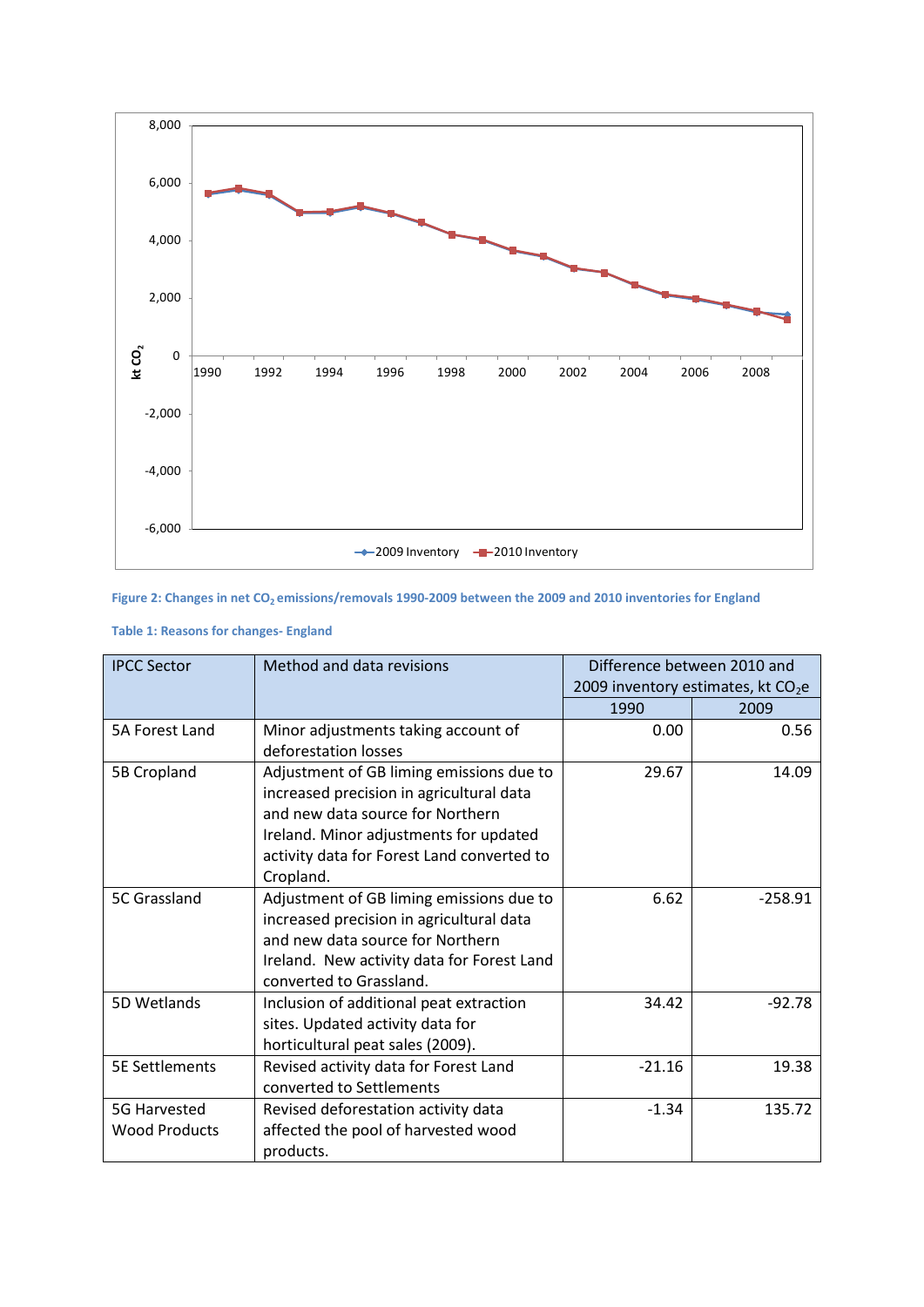#### **LULUCF Emissions and Removals in Scotland**

Scotland is a net sink of greenhouse gases from LULUCF activities and the size of this sink has increased by 161% between 1990 and 2010 from -2.092 to -5.459 Mt CO<sub>2</sub>e. There was a slight reduction in sink size between 2009 and 2010, due to long-term forest management (the extensive conifer plantations established in the mid-20<sup>th</sup> century are now reaching felling age, with reduced removals from forest and increased carbon stocks in harvested wood products). Net emissions/removals in Scotland are dominated by the large Forest Land sink (-7.580 Mt CO<sub>2</sub>e in 2010) and Cropland source (5.321 Mt CO<sub>2</sub>e in 2010) [\(Figure 3\)](#page-6-0).

The net greenhouse gas sink in the 1990-2009 inventory was 1% larger in 1990 at -2.104 Mt CO<sub>2</sub>e and 2% larger in 2009 at -5.677 Mt  $CO<sub>2</sub>e$  compared with the 1990-2010 inventory [\(Figure 3\)](#page-6-0). These differences were due to improvements in activity data [\(Table 2\)](#page-7-0).



<span id="page-6-0"></span>Figure 3: Net CO<sub>2</sub> emissions and removals by category for the LULUCF sector in Scotland 1990-2010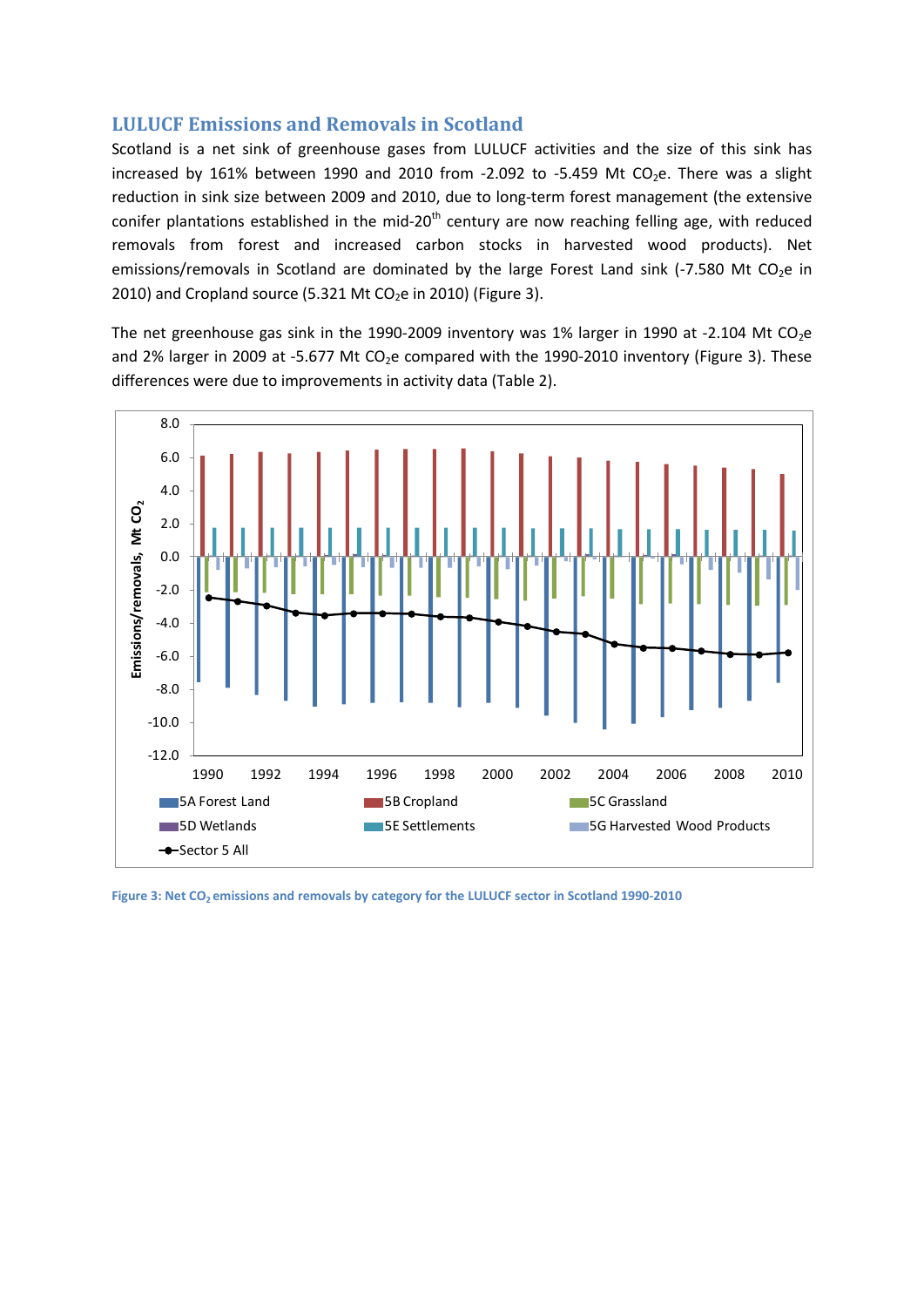

#### Figure 4: Changes in net CO<sub>2</sub> emissions/removals 1990-2009 between the 2009 and 2010 inventories in Scotland

| <b>IPCC Sector</b>    | Method and data revisions                | Difference between 2010 and<br>2009 inventory estimates, kt $CO2e$ |          |
|-----------------------|------------------------------------------|--------------------------------------------------------------------|----------|
|                       |                                          |                                                                    |          |
|                       |                                          | 1990                                                               | 2009     |
| 5A Forest Land        | Minor adjustments taking account of      | 0.00                                                               | 20.94    |
|                       | deforestation losses                     |                                                                    |          |
| 5B Cropland           | Adjustment of GB liming emissions due to | 8.44                                                               | 9.89     |
|                       | increased precision in agricultural data |                                                                    |          |
|                       | and new data source for Northern         |                                                                    |          |
|                       | Ireland.                                 |                                                                    |          |
| 5C Grassland          | Adjustment of GB liming emissions due to | 12.18                                                              | $-24.83$ |
|                       | increased precision in agricultural data |                                                                    |          |
|                       | and new data source for Northern         |                                                                    |          |
|                       | Ireland. New activity data and method    |                                                                    |          |
|                       | for Forest Land converted to Grassland.  |                                                                    |          |
| 5D Wetlands           | Inclusion of additional peat extraction  | 9.03                                                               | 41.87    |
|                       | sites. Updated activity data for         |                                                                    |          |
|                       | horticultural peat sales (2009).         |                                                                    |          |
| <b>5E Settlements</b> | Revised activity data and method for     | $-6.57$                                                            | 78.59    |
|                       | Forest Land converted to Settlements     |                                                                    |          |
| 5G Harvested          | Revised deforestation activity data      | $-11.01$                                                           | $-23.16$ |
| <b>Wood Products</b>  | affected the pool of harvested wood      |                                                                    |          |
|                       | products.                                |                                                                    |          |

#### <span id="page-7-0"></span>**Table 2: Reasons for changes- Scotland**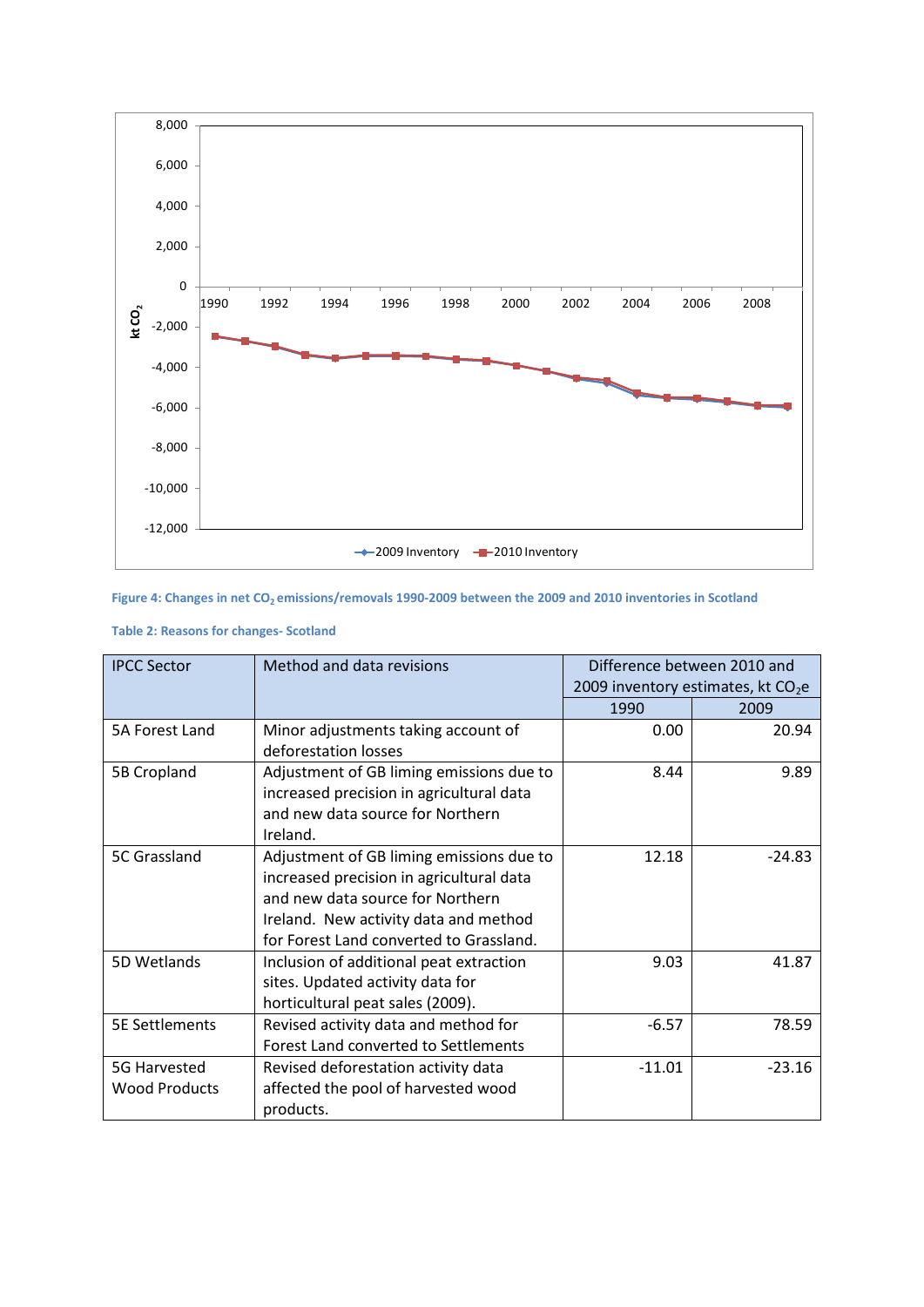## **LULUCF Emissions and Removals in Wales**

Wales is generally a small net sink of greenhouse gases from LULUCF activities [\(Figure 5\)](#page-8-0): it was a small net source between 1996 and 2000. The size of this sink has changed little between 1990 and 2010: from -0.034 to -0.042 Mt CO<sub>2</sub>e. The Cropland net source (1.029 Mt CO<sub>2</sub>e in 2010) is the largest contributor to the LULUCF sector in Wales, as the size of the Forest Land sink has diminished in recent years.

The net greenhouse gas sink in the 1990-2009 inventory was 17% larger in 1990 at -0.041 Mt  $CO<sub>2</sub>e$ and 17% larger in 2009 at -0.25 Mt  $CO<sub>2</sub>e$  compared with the 1990-2010 inventory [\(Figure 6\)](#page-9-0). These differences were due to improvements in deforestation activity data [\(Table 3\)](#page-9-1).



<span id="page-8-0"></span>Figure 5: Net CO<sub>2</sub> emissions and removals by category for the LULUCF sector in Wales 1990-2010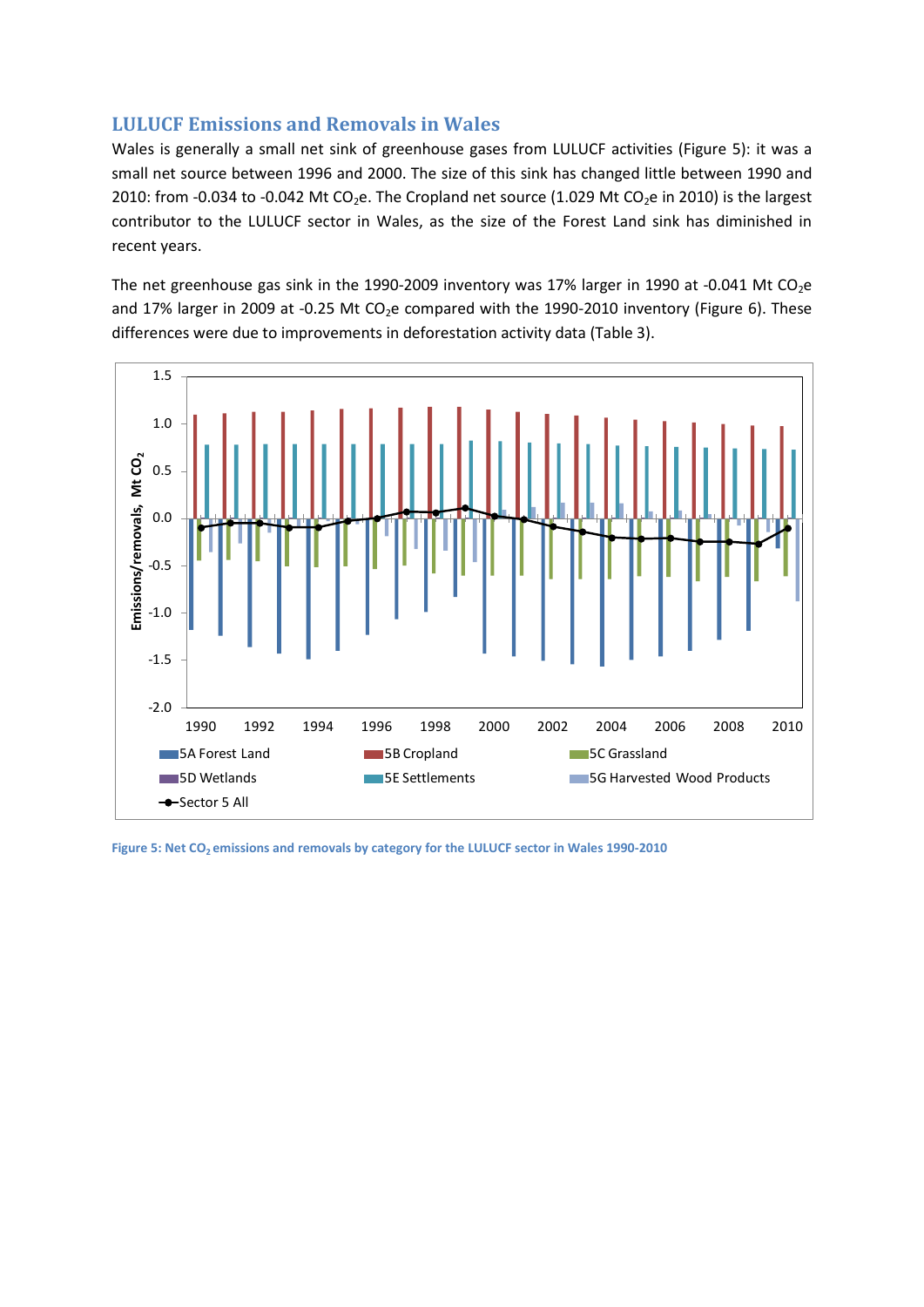

#### <span id="page-9-0"></span>**Figure 6: Changes in net CO2 emissions/removals 1990-2009 between the 2009 and 2010 inventories in Wales**

| <b>IPCC Sector</b>                   | Method and data revisions                                                                                                                                                                                    | Difference between 2010 and<br>2009 inventory estimates, kt $CO2e$ |          |
|--------------------------------------|--------------------------------------------------------------------------------------------------------------------------------------------------------------------------------------------------------------|--------------------------------------------------------------------|----------|
|                                      |                                                                                                                                                                                                              | 1990                                                               | 2009     |
| 5A Forest Land                       | Minor adjustments taking account of<br>deforestation losses                                                                                                                                                  | 0.00                                                               | 7.89     |
| 5B Cropland                          | Adjustment of GB liming emissions due to<br>increased precision in agricultural data<br>and new data source for Northern<br>Ireland.                                                                         | 0.69                                                               | 2.13     |
| 5C Grassland                         | Adjustment of GB liming emissions due to<br>increased precision in agricultural data<br>and new data source for Northern<br>Ireland. New activity data and method<br>for Forest Land converted to Grassland. | 10.23                                                              | $-13.80$ |
| 5D Wetlands                          | No change                                                                                                                                                                                                    | 0.00                                                               | 0.00     |
| <b>5E Settlements</b>                | Revised activity data and method for<br>Forest Land converted to Settlements                                                                                                                                 | 5.80                                                               | 54.88    |
| 5G Harvested<br><b>Wood Products</b> | Revised deforestation activity data<br>affected the pool of harvested wood<br>products.                                                                                                                      | $-9.83$                                                            | $-9.49$  |

#### <span id="page-9-1"></span>**Table 3: Reasons for changes - Wales**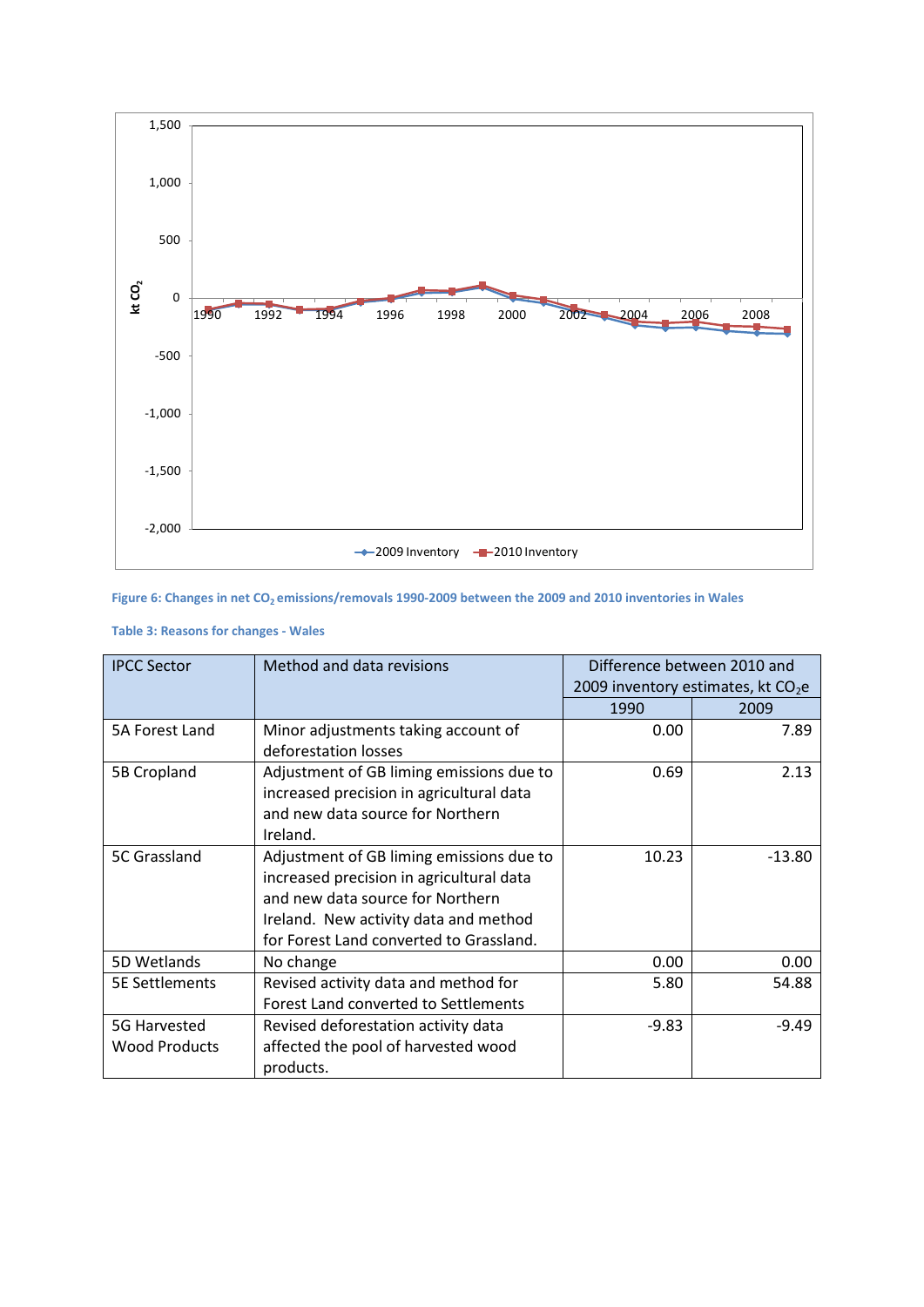## **LULUCF Emissions and Removals in Northern Ireland**

Northern Ireland was a small net source of greenhouse gases from LULUCF activities in 1990 of 0.055 Mt CO<sub>2</sub>e, becoming a small net sink between 1992 and 2004 (reaching -0.155 Mt CO<sub>2</sub>e in 1998), and has now returned to being a small net source [\(Figure 7\)](#page-10-0) of 0.105 Mt  $CO<sub>2</sub>e$  in 2010. The Cropland net source (1.013 Mt CO<sub>2</sub>e in 2010) and the Grassland net sink (-1.216 Mt CO<sub>2</sub>e in 2010) are the largest contributors to the LULUCF sector in Northern Ireland.

The net greenhouse gas source in the 1990-2009 inventory was 40% higher in 1990 at 0.091 Mt CO<sub>2</sub>e and 37% lower in 2009 at 0.100 Mt  $CO<sub>2</sub>e$  compared with the 1990-2010 inventory [\(Figure 8\)](#page-11-0). These differences were due to improvements in activity data [\(Table 4\)](#page-11-1).



<span id="page-10-0"></span>Figure 7: Net CO<sub>2</sub> emissions and removals by category for the LULUCF sector in Northern Ireland 1990-2010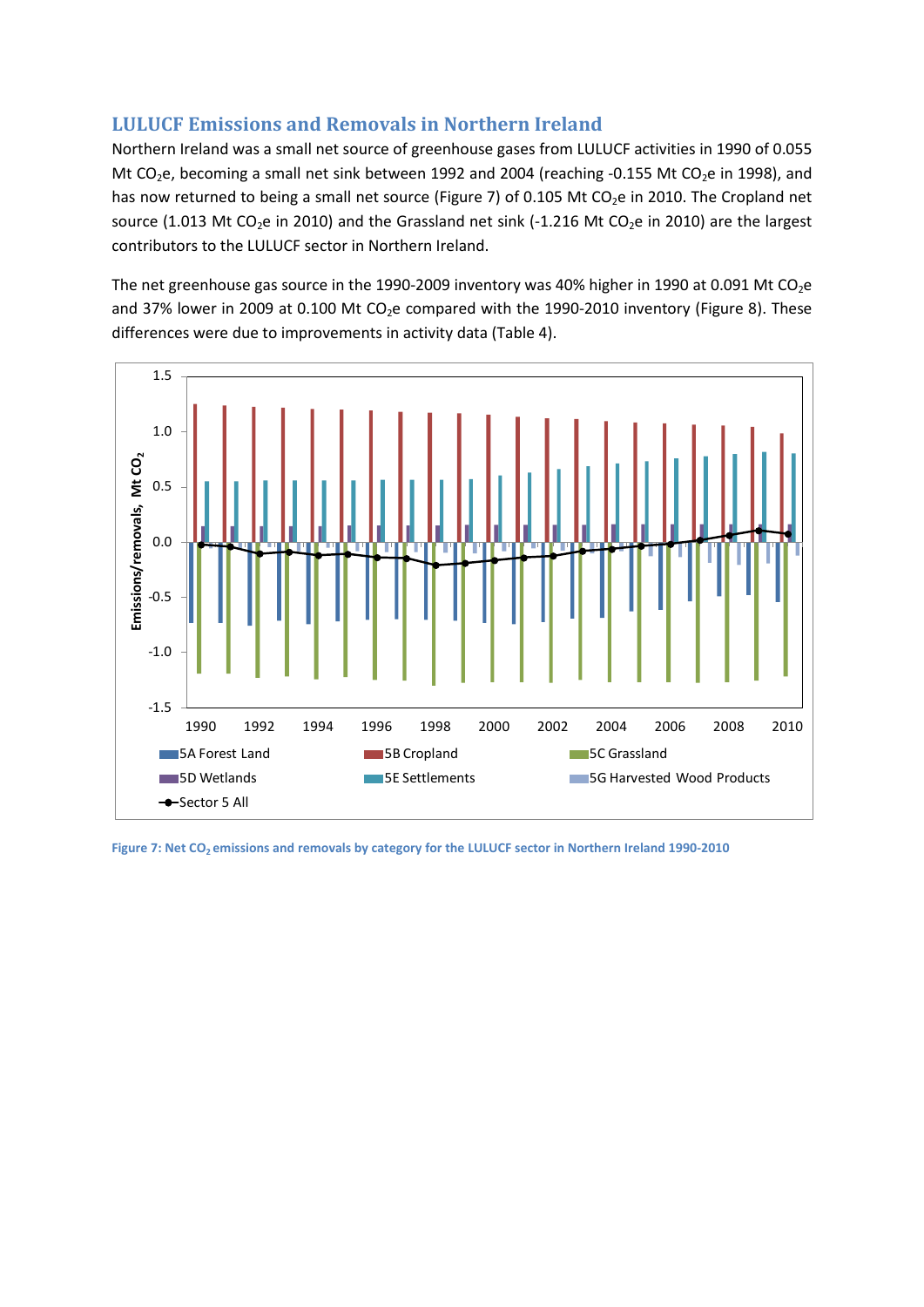

<span id="page-11-0"></span>**Figure 8: Changes in net CO2 emissions/removals 1990-2009 between the 2009 and 2010 inventories in Northern Ireland**

| <b>IPCC Sector</b>    | Method and data revisions                 | Difference between 2010 and |                                     |
|-----------------------|-------------------------------------------|-----------------------------|-------------------------------------|
|                       |                                           |                             | 2009 inventory estimates, kt $CO2e$ |
|                       |                                           | 1990                        | 2009                                |
| 5A Forest Land        | Minor adjustments taking account of       | 0.00                        | 4.17                                |
|                       | deforestation losses                      |                             |                                     |
| 5B Cropland           | Adjustment of liming emissions using new  | $-1.51$                     | $-1.08$                             |
|                       | data source (Northern Ireland Statistical |                             |                                     |
|                       | Review 2011).                             |                             |                                     |
| 5C Grassland          | Adjustment of liming emissions using new  | $-28.70$                    | 6.25                                |
|                       | data source (Northern Ireland Statistical |                             |                                     |
|                       | Review 2011). Emissions from Forest       |                             |                                     |
|                       | Land converted to Grassland reported for  |                             |                                     |
|                       | first time.                               |                             |                                     |
| 5D Wetlands           | Inclusion of additional peat extraction   | 16.01                       | 31.92                               |
|                       | sites. Updated activity data for          |                             |                                     |
|                       | horticultural peat sales (2009).          |                             |                                     |
| <b>5E Settlements</b> | Emissions from Forest Land converted to   | $-13.68$                    | 12.22                               |
|                       | Settlements reported for first time.      |                             |                                     |
| 5G Harvested          | Reporting of deforestation emissions for  | $-8.24$                     | $-16.21$                            |
| <b>Wood Products</b>  | the first time affected the pool of       |                             |                                     |
|                       | harvested wood products.                  |                             |                                     |

<span id="page-11-1"></span>

|  | Table 4: Reasons for changes - Northern Ireland |  |
|--|-------------------------------------------------|--|
|  |                                                 |  |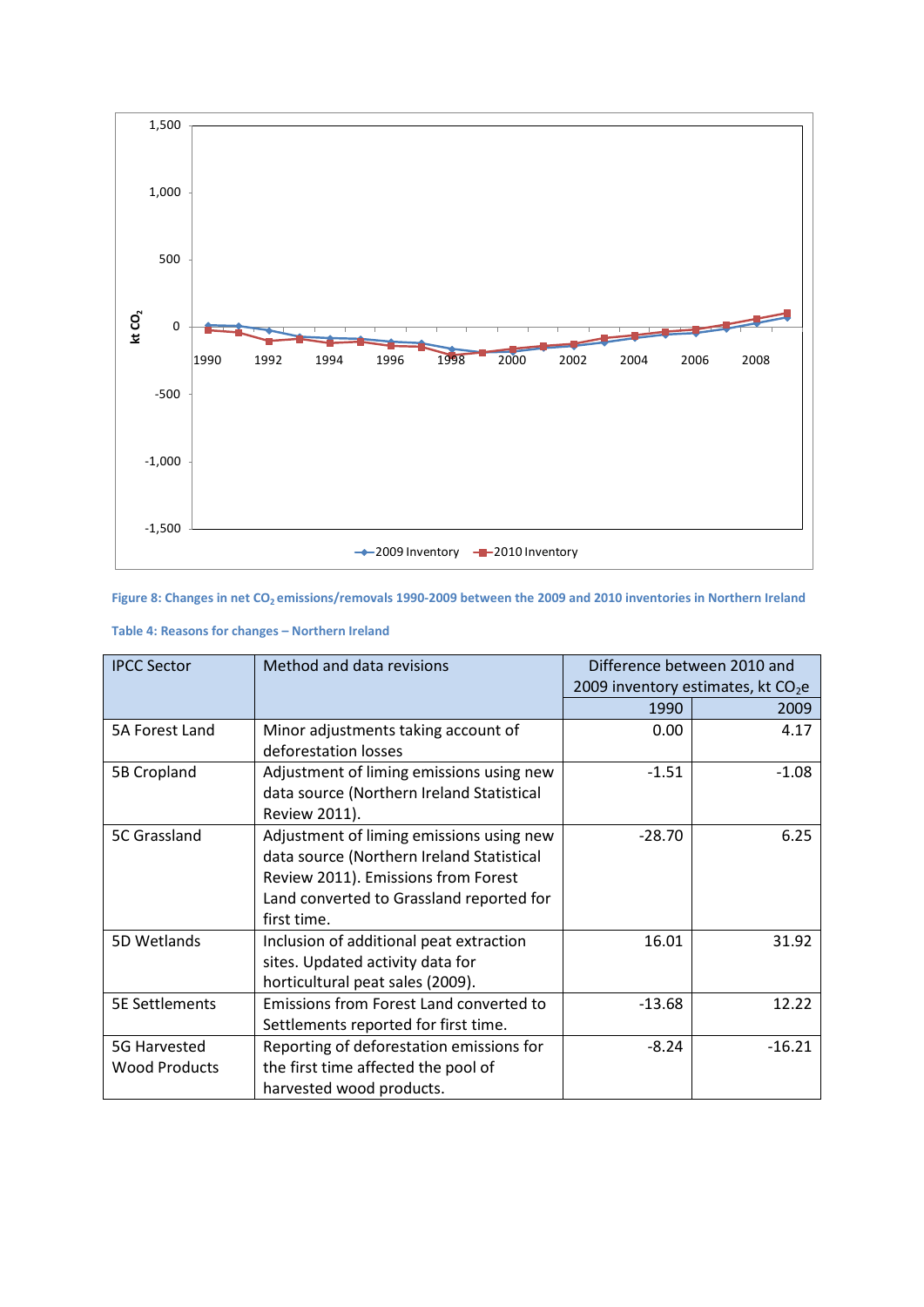# **Appendix 1: LULUCF Summary Tables**

## **England 1990**

| Greenhouse gas source and sink categories        | CO <sub>2</sub> | CH <sub>4</sub> | $N_2O$ | CO <sub>2</sub> e |
|--------------------------------------------------|-----------------|-----------------|--------|-------------------|
|                                                  |                 | kt              |        |                   |
| Forest Land<br>А.                                | $-2716.33$      | 0.07            | 0.00   | $-2714.34$        |
| Cropland<br>В.                                   | 7260.78         | 0.01            | 0.99   | 7567.16           |
| Grassland<br>C.                                  | $-2522.58$      | 0.10            | 0.00   | $-2520.19$        |
| Wetlands<br>D.                                   | 266.88          |                 |        | 266.88            |
| Settlements<br>Е.                                | 3898.90         | 0.32            | 0.00   | 3906.30           |
| Other Land<br>F.                                 |                 |                 |        |                   |
| Other activities (Harvested Wood Products)<br>G. | $-525.44$       |                 |        | $-525.44$         |
| Total                                            | 5662.22         | 0.50            | 0.99   | 5980.38           |

## **England 1995**

| Greenhouse gas source and sink categories        | CO <sub>2</sub> | CH <sub>4</sub> | $N_2O$ | CO <sub>2</sub> e |
|--------------------------------------------------|-----------------|-----------------|--------|-------------------|
|                                                  |                 |                 | kt     |                   |
| Forest Land<br>А.                                | $-2699.45$      | 0.45            | 0.01   | $-2688.25$        |
| Cropland<br>В.                                   | 7048.60         | 0.01            | 0.98   | 7351.72           |
| Grassland<br>C.                                  | $-2797.06$      | 0.10            | 0.00   | $-2794.67$        |
| Wetlands<br>D.                                   | 374.88          |                 |        | 374.88            |
| Settlements<br>Е.                                | 3610.05         | 0.21            | 0.00   | 3614.93           |
| Other Land<br>F.                                 |                 |                 |        |                   |
| Other activities (Harvested Wood Products)<br>G. | $-319.74$       |                 |        | $-319.74$         |
| Total                                            | 5217.29         | 0.78            | 0.98   | 5538.87           |

# **England 2009**

| Greenhouse gas source and sink categories        | CO <sub>2</sub> | CH <sub>4</sub> | $N_2$ O | CO <sub>2</sub> e |
|--------------------------------------------------|-----------------|-----------------|---------|-------------------|
|                                                  |                 |                 | kt      |                   |
| Forest Land<br>А.                                | $-2357.42$      | 0.19            | 0.00    | $-2352.78$        |
| Cropland<br>В.                                   | 5364.64         | 0.01            | 0.80    | 5613.66           |
| Grassland<br>C.                                  | $-4091.28$      | 0.12            | 0.00    | $-4088.45$        |
| Wetlands<br>D.                                   | 3.50            |                 |         | 3.50              |
| Settlements<br>Е.                                | 3038.08         | 0.11            | 0.00    | 3040.69           |
| Other Land<br>F.                                 |                 |                 |         |                   |
| Other activities (Harvested Wood Products)<br>G. | $-688.46$       |                 |         | $-688.46$         |
| Total                                            | 1269.05         | 0.43            | 0.81    | 1528.15           |

# **England 2010**

| Greenhouse gas source and sink categories     | CO <sub>2</sub> | CH <sub>4</sub> | N <sub>2</sub> O | CO <sub>2</sub> e |
|-----------------------------------------------|-----------------|-----------------|------------------|-------------------|
|                                               | kt              |                 |                  |                   |
| Forest Land<br>А.                             | $-2122.33$      | 0.17            | 0.00             | $-2118.03$        |
| Cropland<br>В.                                | 5130.69         | 0.02            | 0.79             | 5375.97           |
| Grassland                                     | $-3807.84$      | 0.39            | 0.00             | $-3798.78$        |
| Wetlands<br>D.                                | 3.50            |                 |                  | 3.50              |
| <b>Settlements</b><br>Е.                      | 3077.11         | 0.12            | 0.00             | 3079.78           |
| Other Land<br>F.                              |                 |                 |                  |                   |
| G. Other activities (Harvested Wood Products) | $-900.73$       |                 |                  | $-900.73$         |
| Total                                         | 1380.40         | 0.70            | 0.80             | 1641.70           |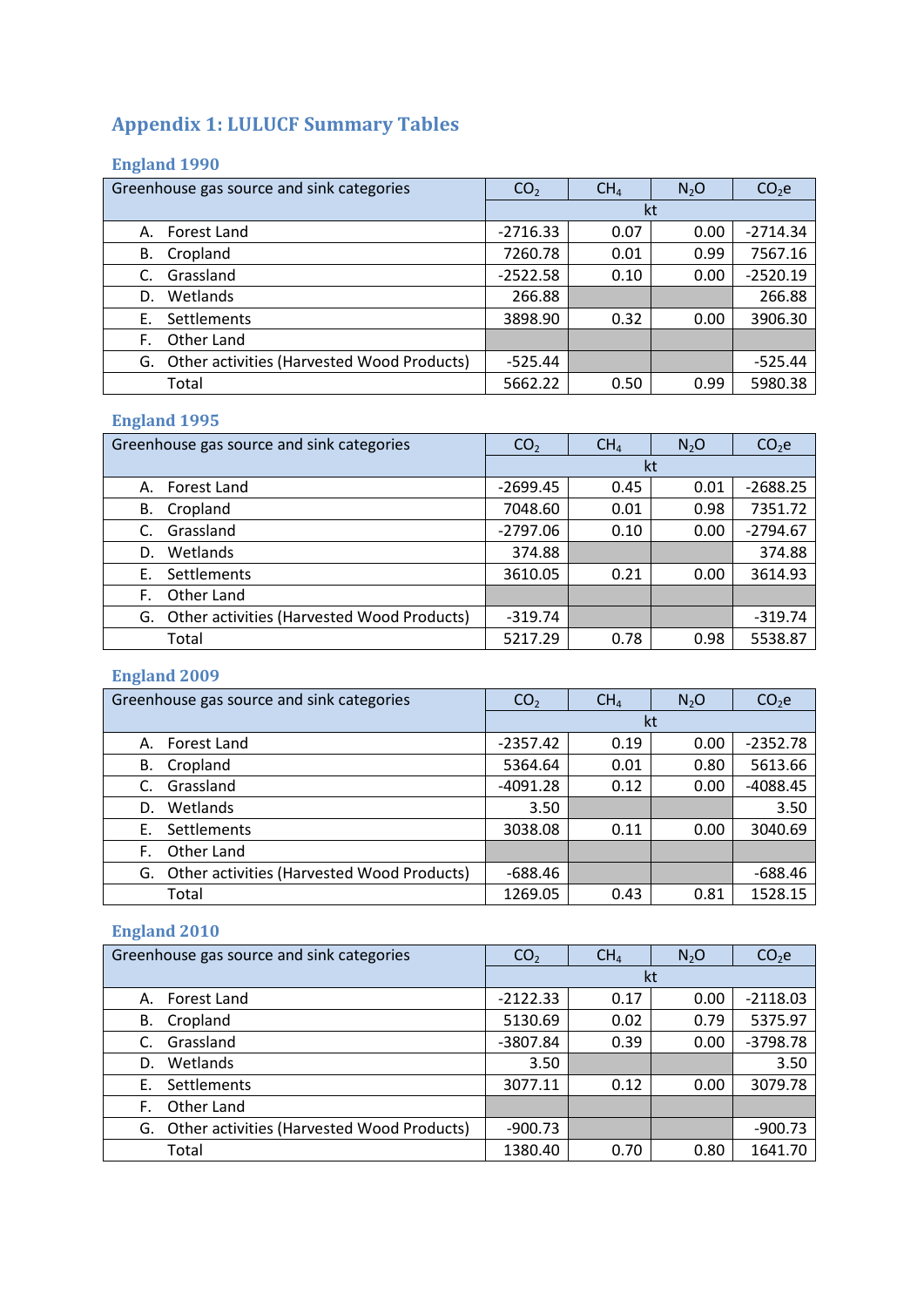#### **Scotland 1990**

| Greenhouse gas source and sink categories        | CO <sub>2</sub> | CH <sub>4</sub> | N <sub>2</sub> O | CO <sub>2</sub> e |
|--------------------------------------------------|-----------------|-----------------|------------------|-------------------|
|                                                  |                 |                 | kt               |                   |
| Forest Land<br>А.                                | -7534.86        | 0.05            | 0.02             | $-7528.91$        |
| Cropland<br>В.                                   | 6121.39         |                 | 1.11             | 6465.19           |
| Grassland<br>C.                                  | $-2106.27$      | 0.06            | 0.00             | $-2104.86$        |
| Wetlands<br>D.                                   | 72.09           |                 | 0.00             | 72.60             |
| Settlements<br>F.                                | 1777.76         | 0.10            | 0.00             | 1780.07           |
| Other Land<br>F.                                 |                 |                 |                  |                   |
| Other activities (Harvested Wood Products)<br>G. | $-775.67$       |                 |                  | $-775.67$         |
| Total                                            | $-2445.56$      | 0.22            | 1.13             | $-2091.57$        |

#### **Scotland 1995**

| Greenhouse gas source and sink categories        | CO <sub>2</sub> | CH <sub>4</sub> | N <sub>2</sub> O | CO <sub>2</sub> e |
|--------------------------------------------------|-----------------|-----------------|------------------|-------------------|
|                                                  | kt              |                 |                  |                   |
| Forest Land<br>А.                                | $-8873.56$      | 0.39            | 0.01             | $-8862.19$        |
| Cropland<br>В.                                   | 6429.34         |                 | 1.17             | 6790.51           |
| Grassland<br>C.                                  | $-2258.51$      | 0.06            | 0.00             | $-2257.10$        |
| Wetlands<br>D.                                   | 157.02          |                 | 0.00             | 157.39            |
| Settlements<br>Е.                                | 1758.99         | 0.10            | 0.00             | 1761.30           |
| Other Land<br>F.                                 |                 |                 |                  |                   |
| Other activities (Harvested Wood Products)<br>G. | $-618.75$       |                 |                  | $-618.75$         |
| Total                                            | $-3405.47$      | 0.55            | 1.18             | $-3028.84$        |

#### **Scotland 2009**

| Greenhouse gas source and sink categories        | CO <sub>2</sub> | CH <sub>4</sub> | $N_2O$ | CO <sub>2</sub> e |
|--------------------------------------------------|-----------------|-----------------|--------|-------------------|
|                                                  | kt              |                 |        |                   |
| Forest Land<br>А.                                | $-8665.73$      | 0.20            | 0.00   | $-8660.51$        |
| Cropland<br>В.                                   | 5321.27         |                 | 0.97   | 5621.97           |
| Grassland                                        | $-2925.28$      | 0.14            | 0.00   | $-2922.11$        |
| Wetlands<br>D.                                   | 93.37           |                 | 0.00   | 93.57             |
| Settlements<br>Е.                                | 1623.08         | 0.16            | 0.00   | 1626.67           |
| Other Land<br>F.                                 |                 |                 |        |                   |
| Other activities (Harvested Wood Products)<br>G. | $-1332.96$      |                 |        | $-1332.96$        |
| Total                                            | -5886.25        | 0.49            | 0.98   | $-5573.37$        |

#### **Scotland 2010**

| Greenhouse gas source and sink categories        | CO <sub>2</sub> | CH <sub>4</sub> | $N_2O$ | CO <sub>2</sub> e |
|--------------------------------------------------|-----------------|-----------------|--------|-------------------|
|                                                  |                 |                 | kt     |                   |
| Forest Land<br>А.                                | $-7585.11$      | 0.17            | 0.00   | -7580.44          |
| Cropland<br>В.                                   | 5025.24         |                 | 0.95   | 5320.56           |
| Grassland<br>C.                                  | $-2904.68$      | 0.09            | 0.00   | $-2902.57$        |
| Wetlands<br>D.                                   | 93.35           |                 | 0.00   | 93.54             |
| Settlements<br>Ε.                                | 1610.00         | 0.16            | 0.00   | 1613.59           |
| Other Land<br>F.                                 |                 |                 |        |                   |
| Other activities (Harvested Wood Products)<br>G. | $-2003.91$      |                 |        | $-2003.91$        |
| Total                                            | $-5765.11$      | 0.42            | 0.96   | $-5459.23$        |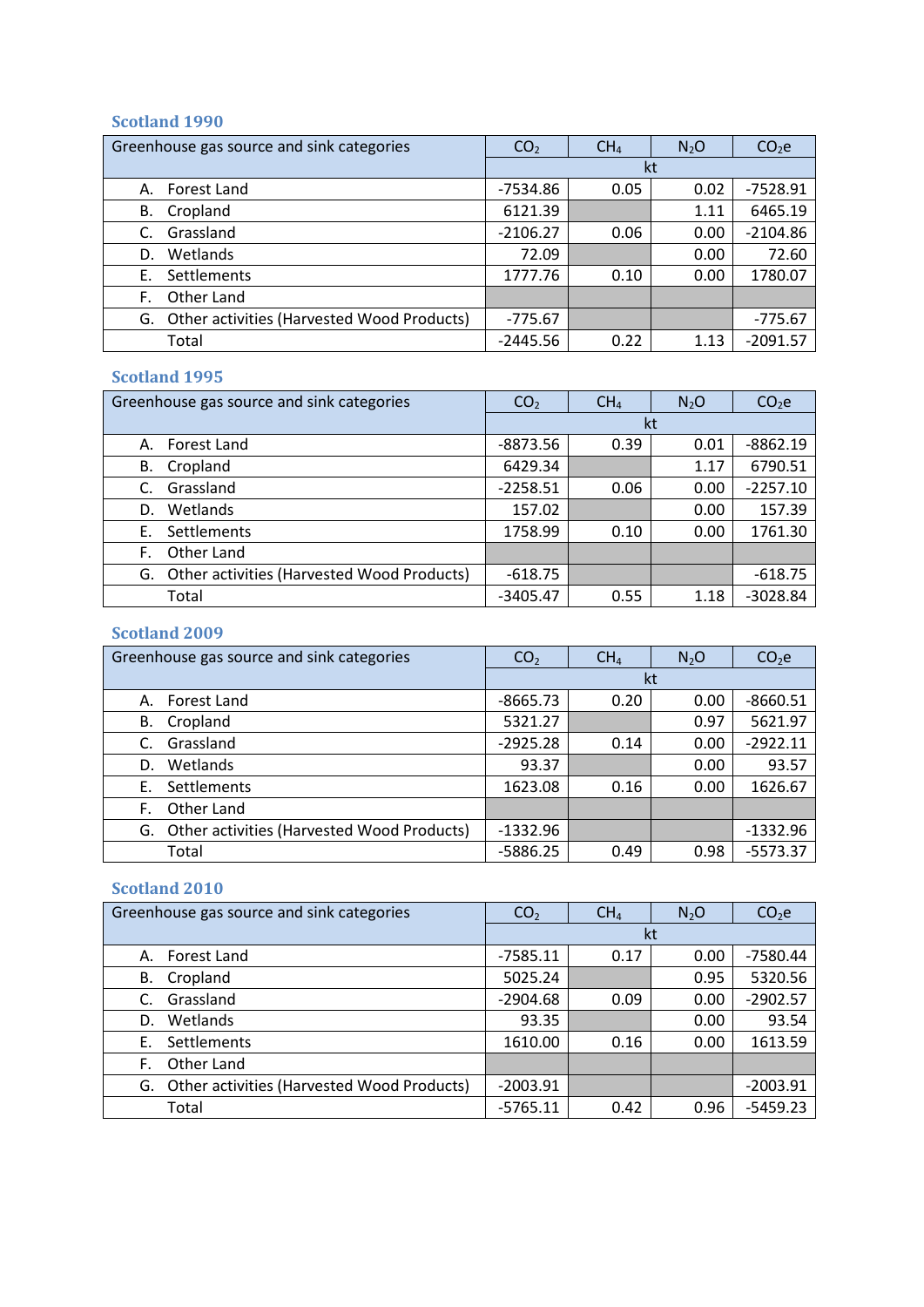#### **Wales 1990**

| Greenhouse gas source and sink categories        | CO <sub>2</sub> | CH <sub>4</sub> | N <sub>2</sub> O | CO <sub>2</sub> e |
|--------------------------------------------------|-----------------|-----------------|------------------|-------------------|
|                                                  |                 |                 | kt               |                   |
| Forest Land<br>А.                                | $-1174.21$      | 0.02            | 0.00             | $-1173.75$        |
| Cropland<br>В.                                   | 1097.69         |                 | 0.20             | 1158.35           |
| Grassland<br>C.                                  | $-445.09$       | 0.02            | 0.00             | $-444.67$         |
| Wetlands<br>D.                                   | 0.35            |                 |                  | 0.35              |
| Settlements<br>Е.                                | 781.56          | 0.04            | 0.00             | 782.40            |
| Other Land<br>F.                                 |                 |                 |                  |                   |
| Other activities (Harvested Wood Products)<br>G. | $-356.33$       |                 |                  | $-356.33$         |
| Total                                            | $-96.02$        | 0.07            | 0.20             | $-33.64$          |

#### **Wales 1995**

| Greenhouse gas source and sink categories        | CO <sub>2</sub> | CH <sub>4</sub> | N <sub>2</sub> O | CO <sub>2</sub> e |
|--------------------------------------------------|-----------------|-----------------|------------------|-------------------|
|                                                  |                 |                 | kt               |                   |
| Forest Land<br>А.                                | $-1398.22$      | 0.11            | 0.00             | $-1395.58$        |
| Cropland<br>В.                                   | 1153.87         |                 | 0.21             | 1217.71           |
| Grassland<br>C.                                  | $-508.05$       | 0.02            | 0.00             | $-507.63$         |
| Wetlands<br>D.                                   | 0.35            |                 |                  | 0.35              |
| Settlements<br>Е.                                | 787.08          | 0.04            | 0.00             | 787.92            |
| Other Land<br>F.                                 |                 |                 |                  |                   |
| Other activities (Harvested Wood Products)<br>G. | $-59.71$        |                 |                  | $-59.71$          |
| Total                                            | $-24.68$        | 0.17            | 0.21             | 43.08             |

#### **Wales 2009**

| Greenhouse gas source and sink categories        | CO <sub>2</sub> | CH <sub>4</sub> | $N_2O$ | CO <sub>2</sub> e |
|--------------------------------------------------|-----------------|-----------------|--------|-------------------|
|                                                  |                 | kt              |        |                   |
| Forest Land<br>А.                                | $-1186.54$      | 0.05            | 0.00   | $-1185.26$        |
| Cropland<br>В.                                   | 984.52          |                 | 0.18   | 1039.75           |
| Grassland                                        | $-660.92$       | 0.00            | 0.00   | $-660.85$         |
| Wetlands<br>D.                                   | 0.35            |                 |        | 0.35              |
| Settlements<br>Е.                                | 734.55          | 0.09            | 0.00   | 736.68            |
| Other Land<br>F.                                 |                 |                 |        |                   |
| Other activities (Harvested Wood Products)<br>G. | $-139.04$       |                 |        | $-139.04$         |
| Total                                            | $-267.07$       | 0.15            | 0.18   | $-208.37$         |

#### **Wales 2010**

| Greenhouse gas source and sink categories        | CO <sub>2</sub> | CH <sub>4</sub> | $N_2O$ | CO <sub>2</sub> e |
|--------------------------------------------------|-----------------|-----------------|--------|-------------------|
|                                                  |                 |                 | kt     |                   |
| Forest Land<br>А.                                | $-316.60$       | 0.05            | 0.00   | $-315.50$         |
| Cropland<br>В.                                   | 974.91          |                 | 0.18   | 1029.33           |
| Grassland                                        | $-611.60$       | 0.04            | 0.00   | $-610.56$         |
| Wetlands<br>D.                                   | 0.35            |                 |        | 0.35              |
| Settlements<br>Ε.                                | 724.65          | 0.09            | 0.00   | 726.77            |
| Other Land<br>F.                                 |                 |                 |        |                   |
| Other activities (Harvested Wood Products)<br>G. | -871.93         |                 |        | $-871.93$         |
| Total                                            | $-100.23$       | 0.18            | 0.18   | $-41.54$          |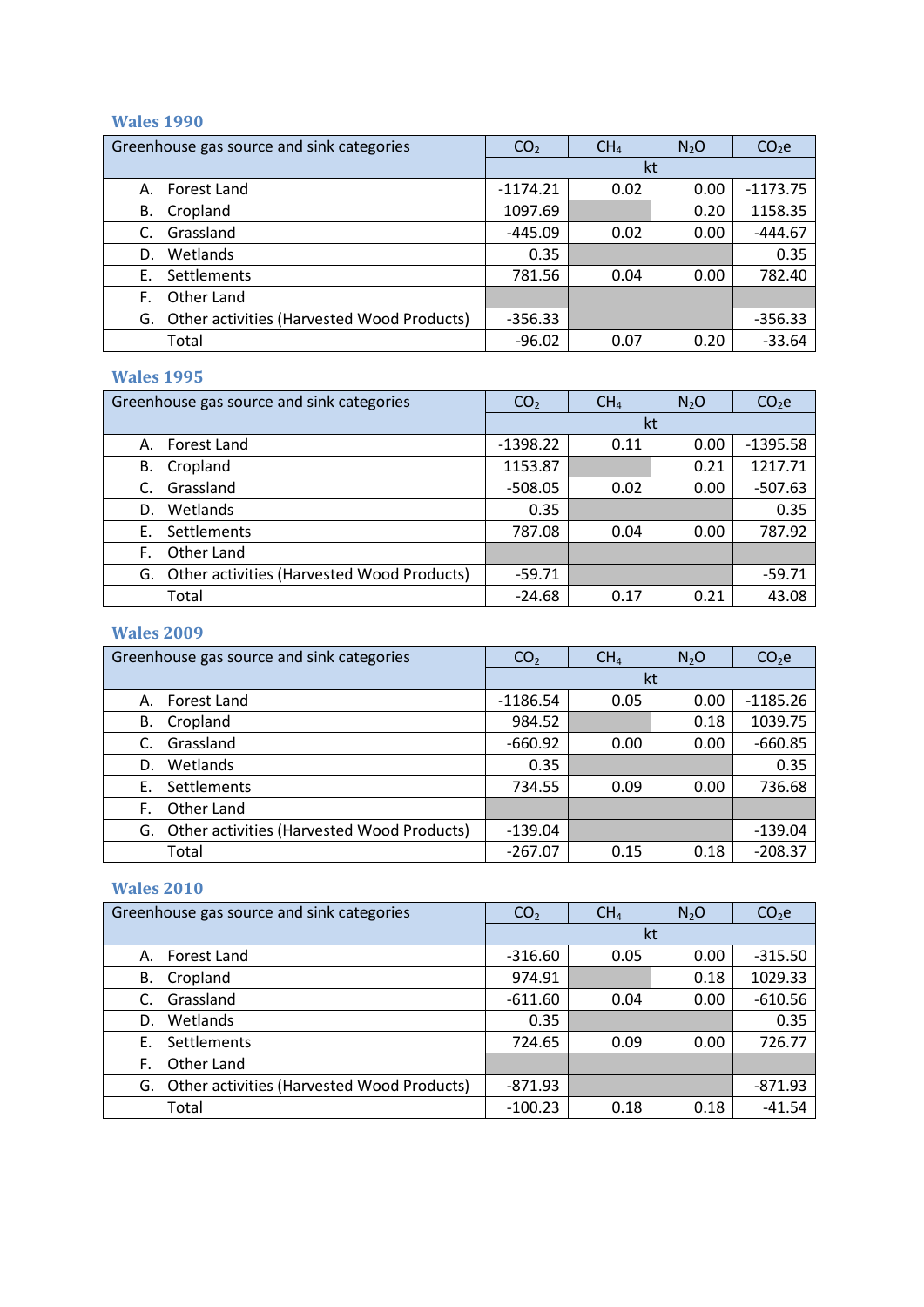#### **Northern Ireland 1990**

| Greenhouse gas source and sink categories        | CO <sub>2</sub> | CH <sub>4</sub> | $N_2O$ | CO <sub>2</sub> e |
|--------------------------------------------------|-----------------|-----------------|--------|-------------------|
|                                                  |                 |                 | kt     |                   |
| Forest Land<br>А.                                | $-729.68$       | 0.06            | 0.00   | $-728.21$         |
| Cropland<br>В.                                   | 1252.19         |                 | 0.23   | 1323.04           |
| Grassland<br>C.                                  | $-1187.17$      | 0.00            | 0.00   | $-1187.10$        |
| Wetlands<br>D.                                   | 142.39          |                 | 0.01   | 145.87            |
| Settlements<br>Е.                                | 553.64          | 0.02            | 0.00   | 554.07            |
| Other Land<br>F.                                 |                 |                 |        |                   |
| Other activities (Harvested Wood Products)<br>G. | $-53.11$        |                 |        | $-53.11$          |
| Total                                            | $-21.74$        | 0.08            | 0.24   | 54.56             |

#### **Northern Ireland 1995**

| Greenhouse gas source and sink categories        | CO <sub>2</sub> | CH <sub>4</sub> | N <sub>2</sub> O | CO <sub>2</sub> e |
|--------------------------------------------------|-----------------|-----------------|------------------|-------------------|
|                                                  |                 | kt              |                  |                   |
| Forest Land<br>А.                                | -718.34         | 0.01            | 0.00             | $-718.09$         |
| Cropland<br>В.                                   | 1202.48         |                 | 0.18             | 1258.29           |
| Grassland<br>C.                                  | $-1222.27$      | 0.00            | 0.00             | $-1222.20$        |
| Wetlands<br>D.                                   | 148.84          |                 | 0.01             | 151.53            |
| Settlements<br>Е.                                | 561.01          | 0.02            | 0.00             | 561.44            |
| Other Land<br>F.                                 |                 |                 |                  |                   |
| Other activities (Harvested Wood Products)<br>G. | $-79.23$        |                 |                  | $-79.23$          |
| Total                                            | $-107.51$       | 0.03            | 0.19             | $-48.28$          |

#### **Northern Ireland 2009**

| Greenhouse gas source and sink categories        | CO <sub>2</sub> | CH <sub>4</sub> | N <sub>2</sub> O | CO <sub>2</sub> e |
|--------------------------------------------------|-----------------|-----------------|------------------|-------------------|
|                                                  |                 |                 | kt               |                   |
| Forest Land<br>А.                                | $-479.56$       | 0.01            | 0.00             | $-479.25$         |
| Cropland<br>В.                                   | 1046.34         |                 | 0.09             | 1075.48           |
| Grassland                                        | $-1255.01$      | 0.03            | 0.00             | $-1254.28$        |
| Wetlands<br>D.                                   | 165.82          |                 | 0.00             | 166.12            |
| Settlements<br>F.                                | 820.99          | 0.03            | 0.00             | 821.76            |
| Other Land<br>F.                                 |                 |                 |                  |                   |
| Other activities (Harvested Wood Products)<br>G. | $-192.43$       |                 |                  | $-192.43$         |
| Total                                            | 106.15          | 0.08            | 0.10             | 137.40            |

## **Northern Ireland 2010**

| Greenhouse gas source and sink categories        | CO <sub>2</sub> | CH <sub>4</sub> | $N_2O$ | CO <sub>2</sub> e |
|--------------------------------------------------|-----------------|-----------------|--------|-------------------|
|                                                  |                 |                 | kt     |                   |
| Forest Land<br>А.                                | $-544.76$       |                 | 0.00   | $-544.74$         |
| Cropland<br>В.                                   | 984.88          |                 | 0.09   | 1012.74           |
| Grassland<br>C.                                  | $-1216.88$      | 0.03            | 0.00   | $-1216.16$        |
| Wetlands<br>D.                                   | 165.82          |                 | 0.00   | 166.12            |
| Settlements<br>Ε.                                | 804.46          | 0.03            | 0.00   | 805.23            |
| Other Land<br>F.                                 |                 |                 |        |                   |
| Other activities (Harvested Wood Products)<br>G. | $-117.80$       |                 |        | $-117.80$         |
| Total                                            | 75.72           | 0.06            | 0.09   | 105.39            |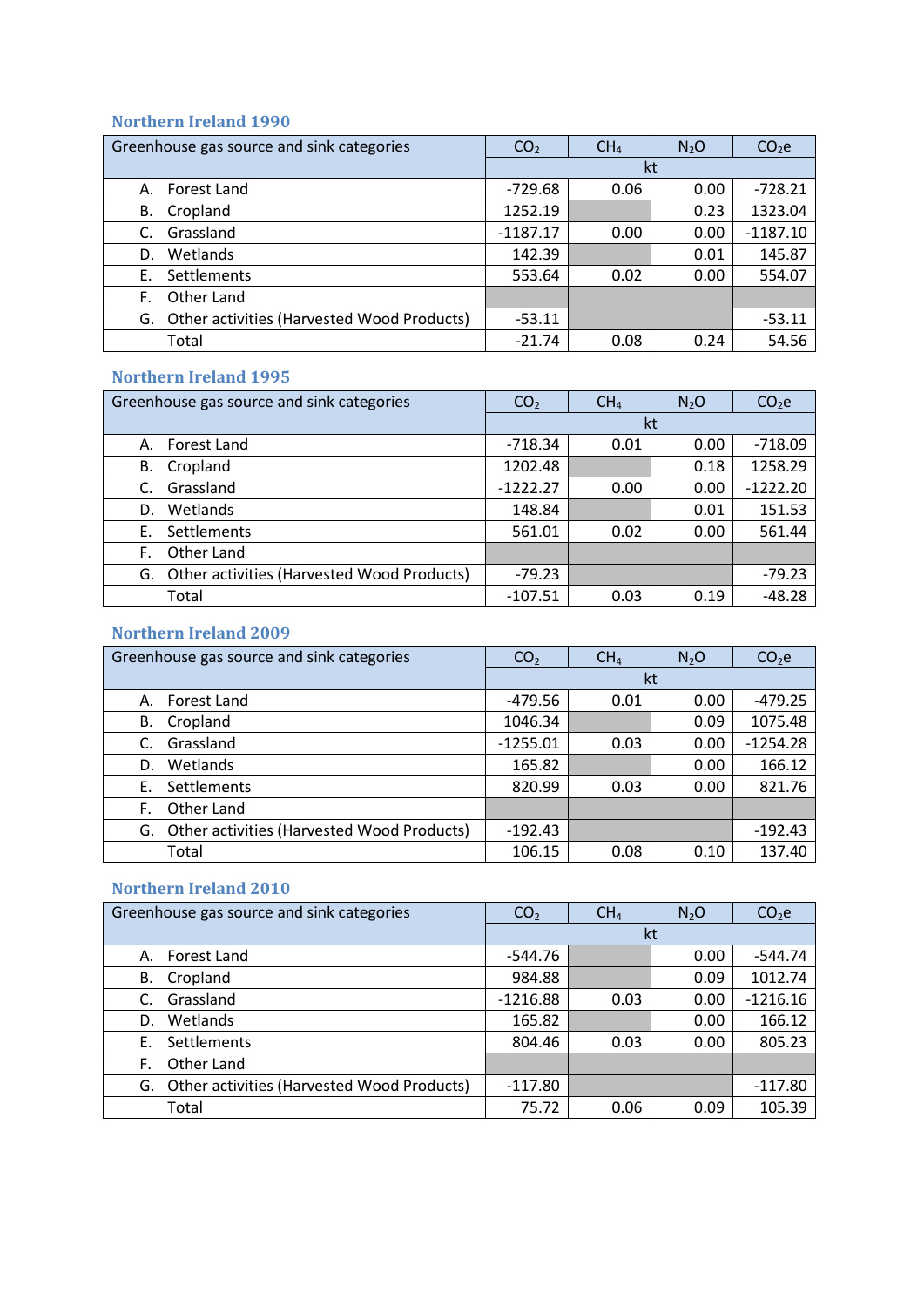# **United Kingdom 1990**

| Greenhouse gas source and sink categories        | CO <sub>2</sub> | CH <sub>4</sub> | N <sub>2</sub> O | CO <sub>2</sub> e |
|--------------------------------------------------|-----------------|-----------------|------------------|-------------------|
|                                                  |                 | kt              |                  |                   |
| Forest Land<br>А.                                | $-12155.07$     | 0.20            | 0.02             | $-12145.20$       |
| Cropland<br>В.                                   | 15732.05        | 0.01            | 2.52             | 16513.70          |
| Grassland<br>C.                                  | $-6261.11$      | 0.19            | 0.00             | $-6256.81$        |
| Wetlands<br>D.                                   | 481.73          |                 | 0.01             | 485.71            |
| Settlements<br>Е.                                | 7011.87         | 0.47            | 0.00             | 7022.84           |
| Other Land<br>F.                                 |                 |                 |                  |                   |
| Other activities (Harvested Wood Products)<br>G. | $-1710.56$      |                 |                  | $-1710.56$        |
| Total                                            | 3098.91         | 0.87            | 2.56             | 3909.72           |

# **United Kingdom 1995**

| Greenhouse gas source and sink categories        | CO <sub>2</sub> | CH <sub>4</sub> | N <sub>2</sub> O | CO <sub>2</sub> e |
|--------------------------------------------------|-----------------|-----------------|------------------|-------------------|
|                                                  |                 |                 | kt               |                   |
| Forest Land<br>А.                                | -13689.57       | 0.96            | 0.02             | $-13664.10$       |
| Cropland<br>В.                                   | 15834.29        | 0.01            | 2.52             | 16618.20          |
| Grassland<br>C.                                  | $-6785.89$      | 0.19            | 0.00             | $-6781.59$        |
| Wetlands<br>D.                                   | 681.10          |                 | 0.01             | 684.15            |
| Settlements<br>Е.                                | 6717.13         | 0.37            | 0.00             | 6725.59           |
| Other Land<br>F.                                 |                 |                 |                  |                   |
| Other activities (Harvested Wood Products)<br>G. | $-1077.43$      |                 |                  | $-1077.43$        |
| Total                                            | 1679.62         | 1.52            | 2.56             | 2504.83           |

# **United Kingdom 2009**

| Greenhouse gas source and sink categories        | CO <sub>2</sub> | CH <sub>4</sub> | $N_2O$ | CO <sub>2</sub> e |
|--------------------------------------------------|-----------------|-----------------|--------|-------------------|
|                                                  |                 |                 | kt     |                   |
| Forest Land<br>А.                                | $-12689.26$     | 0.45            | 0.01   | $-12677.80$       |
| Cropland<br>В.                                   | 12716.77        | 0.01            | 2.05   | 13350.90          |
| Grassland<br>C.                                  | $-8932.48$      | 0.29            | 0.00   | $-8925.68$        |
| Wetlands<br>D.                                   | 263.04          |                 | 0.00   | 263.54            |
| Settlements<br>Е.                                | 6216.70         | 0.39            | 0.00   | 6225.79           |
| Other Land<br>F.                                 |                 |                 |        |                   |
| Other activities (Harvested Wood Products)<br>G. | $-2352.89$      |                 |        | $-2352.89$        |
| Total                                            | -4778.12        | 1.14            | 2.06   | $-4116.18$        |

## **United Kingdom 2010**

| Greenhouse gas source and sink categories        | CO <sub>2</sub> | CH <sub>4</sub> | $N_2O$ | CO <sub>2</sub> e |
|--------------------------------------------------|-----------------|-----------------|--------|-------------------|
|                                                  |                 |                 | kt     |                   |
| Forest Land<br>А.                                | $-10568.81$     | 0.39            | 0.01   | $-10558.70$       |
| Cropland<br>В.                                   | 12115.71        | 0.02            | 2.01   | 12738.60          |
| Grassland<br>C.                                  | $-8541.00$      | 0.56            | 0.00   | $-8528.07$        |
| Wetlands<br>D.                                   | 263.02          |                 | 0.00   | 263.52            |
| Settlements<br>Е.                                | 6216.22         | 0.40            | 0.00   | 6225.36           |
| F.<br>Other Land                                 |                 |                 |        |                   |
| Other activities (Harvested Wood Products)<br>G. | $-3894.37$      |                 |        | $-3894.37$        |
| Total                                            | $-4409.22$      | 1.36            | 2.02   | $-3753.69$        |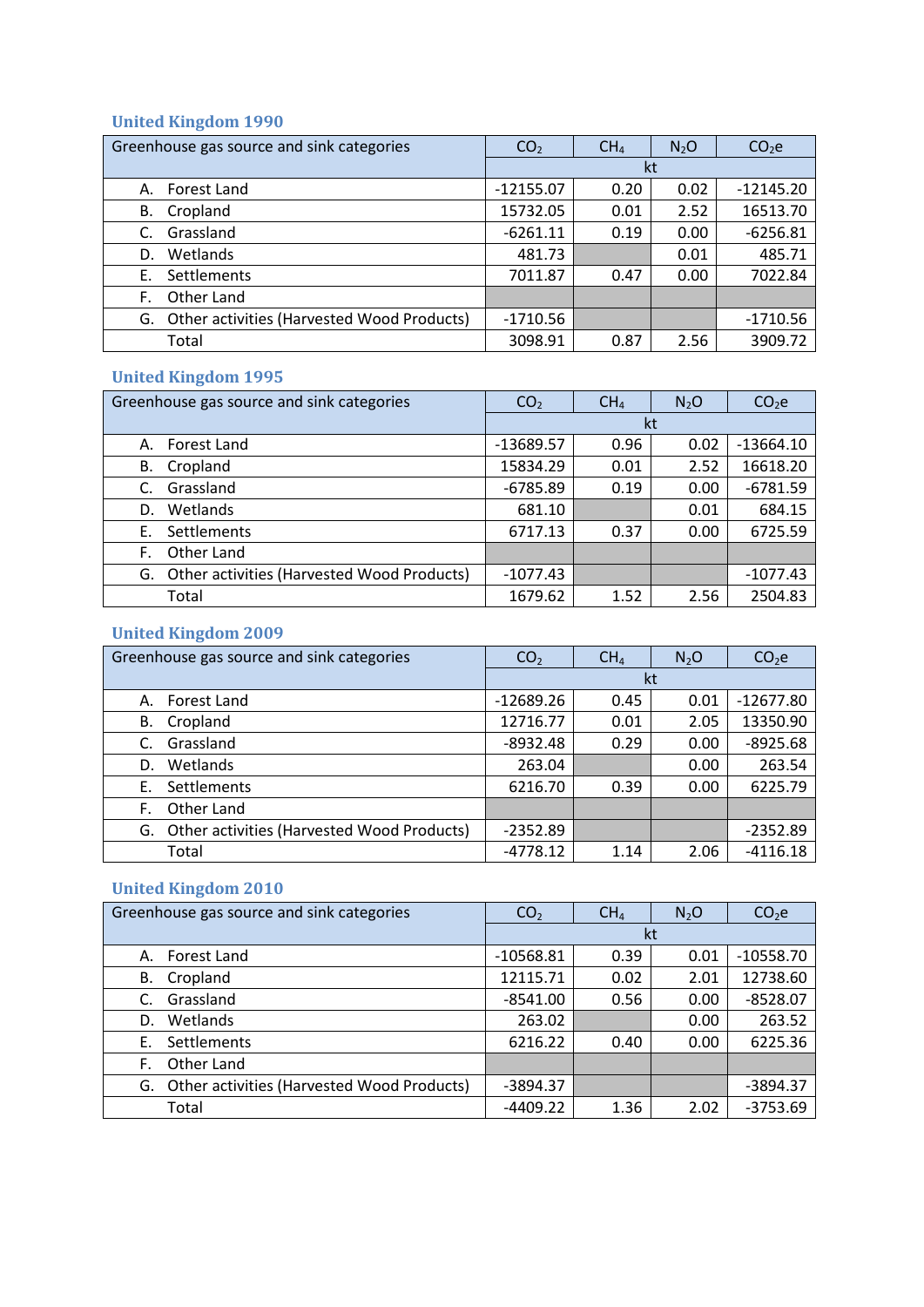# **Appendix 2: Kyoto Protocol LULUCF Summary Tables**

# **England**

| <b>Activity</b>   |                                                                          | 2008       | 2009       | 2010       |
|-------------------|--------------------------------------------------------------------------|------------|------------|------------|
| 3.3 Afforestation | Area, kha                                                                | 82.83      | 84.85      | 87.25      |
| & Reforestation   | Net $CO2$                                                                | $-868.7$   | $-898.4$   | $-923.4$   |
|                   | emissions/removals, kt $CO2$                                             |            |            |            |
|                   | <b>GHG emissions from</b><br>biomass burning, kt CO <sub>2</sub> e.      | 19.19      | 12.67      | 12.14      |
|                   | $N2O$ emissions from N<br>fertilization, kt CO <sub>2</sub> e            | 0.42       | 0.32       | 0.28       |
| 3.3 Deforestation | Area, kha                                                                | 14.47      | 14.82      | 15.58      |
|                   | Net $CO2$                                                                | 347.91     | 179.96     | 284.49     |
|                   | emissions/removals, kt CO <sub>2</sub>                                   |            |            |            |
|                   | <b>GHG emissions from</b>                                                | 176.01     | 60.88      | 132.55     |
|                   | biomass burning, kt CO <sub>2</sub> e                                    |            |            |            |
|                   | N <sub>2</sub> O emissions from LUC to<br>cropland, kt CO <sub>2</sub> e | 0.97       | 1.05       | 1.00       |
|                   | $CO2$ emissions from lime<br>application, kt CO <sub>2</sub>             | 0.03       | 0.04       | 0.04       |
| 3.4 Forest        | Area, kha                                                                | 316.47     | 315.46     | 315.11     |
| Management        | Net $CO2$                                                                | $-1781.18$ | $-1484.52$ | $-1216.12$ |
|                   | emissions/removals, kt $CO2$                                             |            |            |            |
|                   | <b>GHG emissions from</b>                                                | 54.12      | 34.44      | 31.70      |
|                   | biomass burning, kt $CO2e$                                               |            |            |            |

## **Scotland**

| <b>Activity</b>   |                                                                          | 2008       | 2009       | 2010       |
|-------------------|--------------------------------------------------------------------------|------------|------------|------------|
| 3.3 Afforestation | Area, kha                                                                | 177.25     | 180.15     | 184.66     |
| & Reforestation   | Net $CO2$ emissions/removals, kt<br>CO <sub>2</sub>                      | $-1594.48$ | $-1676.94$ | $-1785.73$ |
|                   | GHG emissions from biomass<br>burning, kt $CO2e$ .                       | 16.29      | 10.80      | 9.42       |
|                   | $N2O$ emissions from N<br>fertilization, kt $CO2e$                       | 0.81       | 0.61       | 0.75       |
| 3.3 Deforestation | Area, kha                                                                | 7.03       | 7.45       | 7.81       |
|                   | Net CO <sub>2</sub> emissions/removals, kt<br>CO <sub>2</sub>            | 121.58     | 131.03     | 112.62     |
|                   | <b>GHG emissions from biomass</b><br>burning, kt CO <sub>2</sub> e       | 68.02      | 73.73      | 62.19      |
|                   | N <sub>2</sub> O emissions from LUC to<br>cropland, kt CO <sub>2</sub> e | NO.        | <b>NO</b>  | NO.        |
|                   | $CO2$ emissions from lime<br>application, kt $CO2$                       | NO.        | NO.        | <b>NO</b>  |
| 3.4 Forest        | Area, kha                                                                | 839.13     | 838.74     | 838.31     |
| <b>Management</b> | Net $CO2$ emissions/removals, kt<br>CO <sub>2</sub>                      | $-7509.68$ | $-6966.81$ | $-5757.07$ |
|                   | <b>GHG emissions from biomass</b><br>burning, kt CO <sub>2</sub> e       | 60.83      | 39.48      | 33.35      |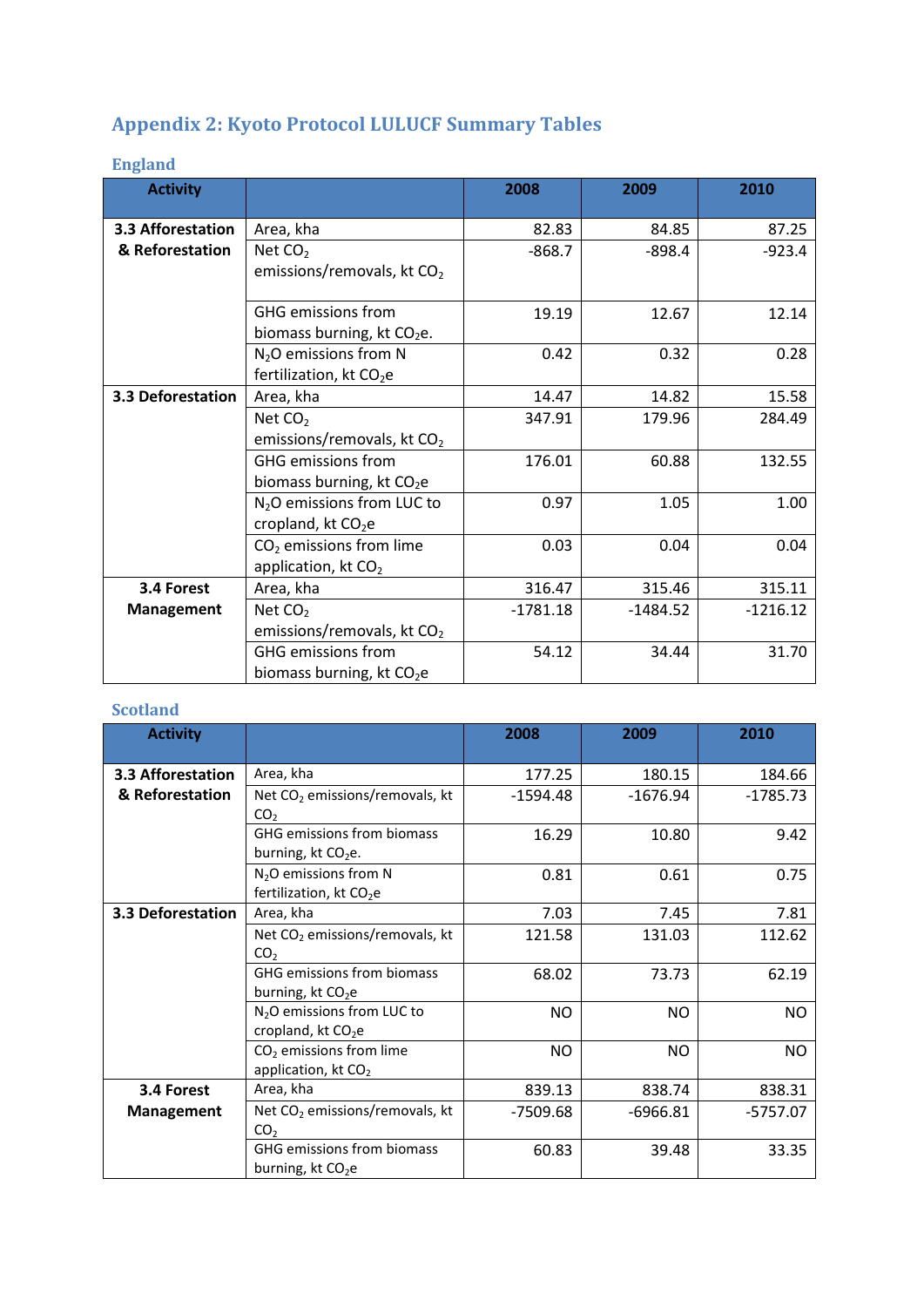#### **Wales**

| <b>Activity</b>   |                                        | 2008       | 2009       | 2010      |
|-------------------|----------------------------------------|------------|------------|-----------|
| 3.3 Afforestation | Area, kha                              | 9.20       | 9.41       | 9.68      |
| & Reforestation   | Net $CO2$                              | $-93.64$   | $-99.59$   | $-105.16$ |
|                   | emissions/removals, kt $CO2$           |            |            |           |
|                   | <b>GHG emissions from</b>              | 1.28       | 0.85       | 0.75      |
|                   | biomass burning, kt $CO2e$ .           |            |            |           |
|                   | $N2O$ emissions from N                 | 0.040      | 0.04       | 0.04      |
|                   | fertilization, kt CO <sub>2</sub> e    |            |            |           |
| 3.3 Deforestation | Area, kha                              | 2.62       | 2.75       | 2.95      |
|                   | Net $CO2$                              | 77.54      | 48.39      | 63.87     |
|                   | emissions/removals, kt $CO2$           |            |            |           |
|                   | <b>GHG</b> emissions from              | 43.73      | 23.91      | 34.51     |
|                   | biomass burning, kt CO <sub>2</sub> e  |            |            |           |
|                   | N <sub>2</sub> O emissions from LUC to | <b>NO</b>  | <b>NO</b>  | <b>NO</b> |
|                   | cropland, kt CO <sub>2</sub> e         |            |            |           |
|                   | $CO2$ emissions from lime              | <b>NO</b>  | <b>NO</b>  | NO.       |
|                   | application, kt $CO2$                  |            |            |           |
| 3.4 Forest        | Area, kha                              | 150.83     | 150.58     | 150.44    |
| Management        | Net $CO2$                              | $-1211.72$ | $-1098.80$ | $-220.11$ |
|                   | emissions/removals, kt CO <sub>2</sub> |            |            |           |
|                   | <b>GHG emissions from</b>              | 19.70      | 12.74      | 10.85     |
|                   | biomass burning, kt $CO2e$             |            |            |           |

## **Northern Ireland**

| <b>Activity</b>   |                                        | 2008      | 2009      | 2010      |
|-------------------|----------------------------------------|-----------|-----------|-----------|
| 3.3 Afforestation | Area, kha                              | 14.58     | 14.81     | 15.05     |
| & Reforestation   | Net CO <sub>2</sub>                    | $-142.98$ | $-153.83$ | $-165.19$ |
|                   | emissions/removals, kt $CO2$           |           |           |           |
|                   | <b>GHG</b> emissions from              | 1.35      | 0.71      | <b>NO</b> |
|                   | biomass burning, kt $CO2e$ .           |           |           |           |
|                   | $N2O$ emissions from N                 | 0.03      | 0.02      | 0.02      |
|                   | fertilization, kt CO <sub>2</sub> e    |           |           |           |
| 3.3 Deforestation | Area, kha                              | 1.21      | 1.31      | 1.40      |
|                   | Net $CO2$                              | 26.42     | 26.57     | 26.47     |
|                   | emissions/removals, kt $CO2$           |           |           |           |
|                   | <b>GHG emissions from</b>              | 16.23     | 16.23     | 16.23     |
|                   | biomass burning, kt CO <sub>2</sub> e  |           |           |           |
|                   | N <sub>2</sub> O emissions from LUC to | NO.       | <b>NO</b> | <b>NO</b> |
|                   | cropland, kt $CO2e$                    |           |           |           |
|                   | $CO2$ emissions from lime              | <b>NO</b> | NO.       | <b>NO</b> |
|                   | application, kt CO <sub>2</sub>        |           |           |           |
| 3.4 Forest        | Area, kha                              | 65.18     | 65.09     | 65.00     |
| <b>Management</b> | Net $CO2$                              | $-345.69$ | $-321.52$ | $-373.20$ |
|                   | emissions/removals, kt $CO2$           |           |           |           |
|                   | <b>GHG emissions from</b>              | 4.70      | 2.42      | <b>NO</b> |
|                   | biomass burning, kt CO <sub>2</sub> e  |           |           |           |